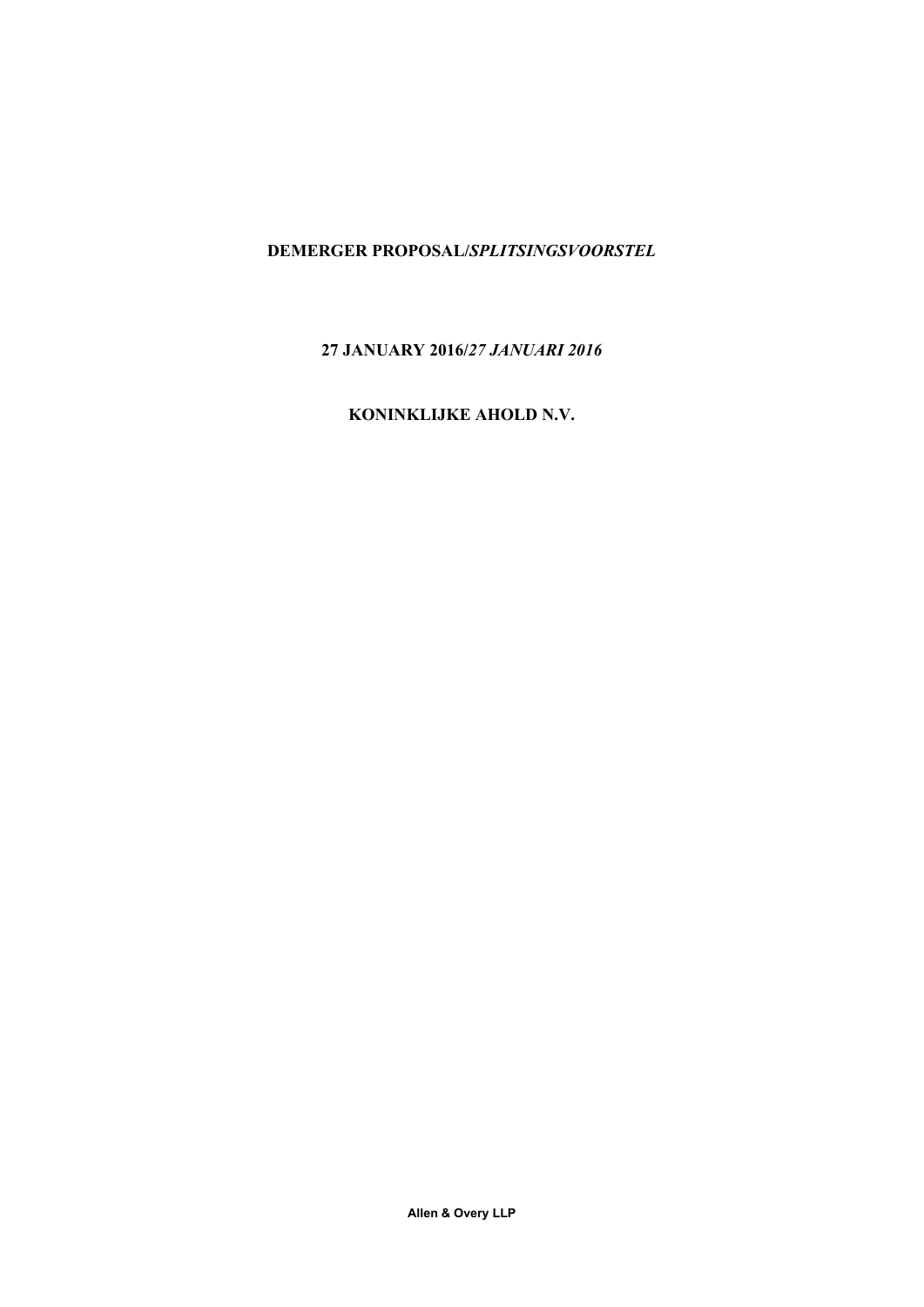# **TABLE OF CONTENTS /** *INHOUDSOPGAVE*

- Part 1 English language Demerger proposal
- Deel 1 Engelstalige versie van het Splitsingsvoorstel
- Part 2 Dutch language Demerger proposal
- Deel 2 Nederlandstalige versie van het Splitsingsvoorstel
- Part 3 Schedules
- Deel 3 Bijlagen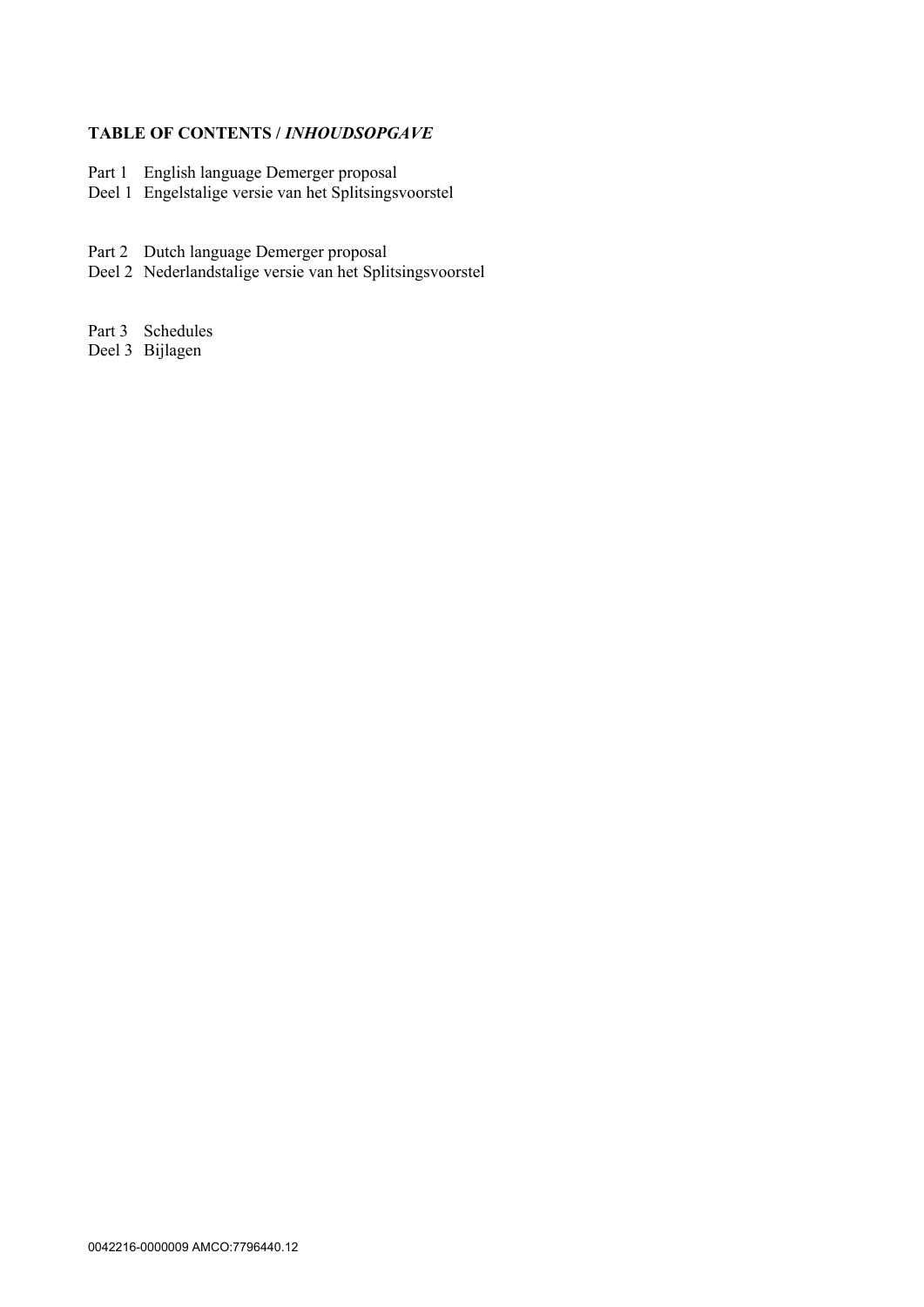## **DEMERGER PROPOSAL**

Drawn up by the management board (the "**Management Board**") of:

Koninklijke Ahold N.V., a public limited liability company incorporated under the laws of the Netherlands (*naamloze vennootschap*), having its statutory seat (*statutaire zetel*) in Zaandam (municipality of Zaanstad), the Netherlands, and its registered office at Provincialeweg 11, 1506 MA Zaandam, the Netherlands, registered with the Dutch Trade Register of the Chamber of Commerce under number 35000363 ("**Ahold**").

#### **WHEREAS:**

- (A) On 24 June 2015, Delhaize Group NV/SA, a public limited liability company incorporated under the laws of Belgium (*naamloze vennootschap/société anonyme*), having its registered office at Osseghemstraat 53, 1080 Sint-Jans-Molenbeek (Brussels), Belgium, registered in the Commercial Register (RLE) of Brussels under number 0402.206.045 ("**Delhaize**") and Ahold entered into a merger agreement in respect of a strategic combination of their businesses (the "**Merger Agreement**"). It is intended that this combination will be achieved by means of a cross-border merger of Delhaize into Ahold pursuant to the Directive 2005/56/EC of the European Parliament and the Council of the European Union of 26 October 2005 on cross-border mergers of limited liability companies (as amended) as implemented in the Netherlands in Part 7, Sections 2, 3 and 3A of Book 2 of the Dutch Civil Code ("**DCC**") and in Belgium in Title V*bis* of Book XI (Articles 772/1 to 772/14) of the Belgian Civil Code (the "**Merger**").
- (B) As a consequence of the Merger, all the assets and liabilities (*vermogen*) and legal relationships of Delhaize shall be transferred to Ahold under universal succession of title (*overgang onder algemene titel*) such that Ahold will automatically substitute in all the rights and obligations of Delhaize and Delhaize shall cease to exist.
- (C) Upon the Merger becoming effective, Ahold (having acquired the activities of Delhaize pursuant to the Merger), will be renamed Koninklijke Ahold Delhaize N.V. or Ahold Delhaize N.V., will establish a branch in Belgium and will allocate to that branch all the assets and liabilities (*vermogen*) and legal relationships of Delhaize. As a result of the Merger, the business of (the former) Delhaize will be continued through Ahold, whereby operations of (the former) Delhaize will be carried out through the Belgian branch office of Ahold.
- (D) As soon as practically possible after the consummation of the Merger, Ahold intends to effect the Demerger (as defined below). Pursuant to the Demerger, all the assets and liabilities (*vermogen*) and legal relationships of Delhaize that are transferred to Ahold pursuant to the Merger are demerged (*afgesplitst*) to Delhaize Le Lion / De Leeuw B.V., a newly incorporated direct subsidiary of Ahold, with the exception of the Exempted Notes and the Cross-Guarantee (both as defined below) which will remain with Ahold. As a result of the Demerger, the business of (the former) Delhaize will be continued through Delhaize Le Lion / De Leeuw B.V., whereby operations of (the former) Delhaize will be carried out through a Belgian branch office of Delhaize Le Lion / De Leeuw B.V.

Where this Demerger proposal currently reads 'Ahold', after the consummation of the Merger it should be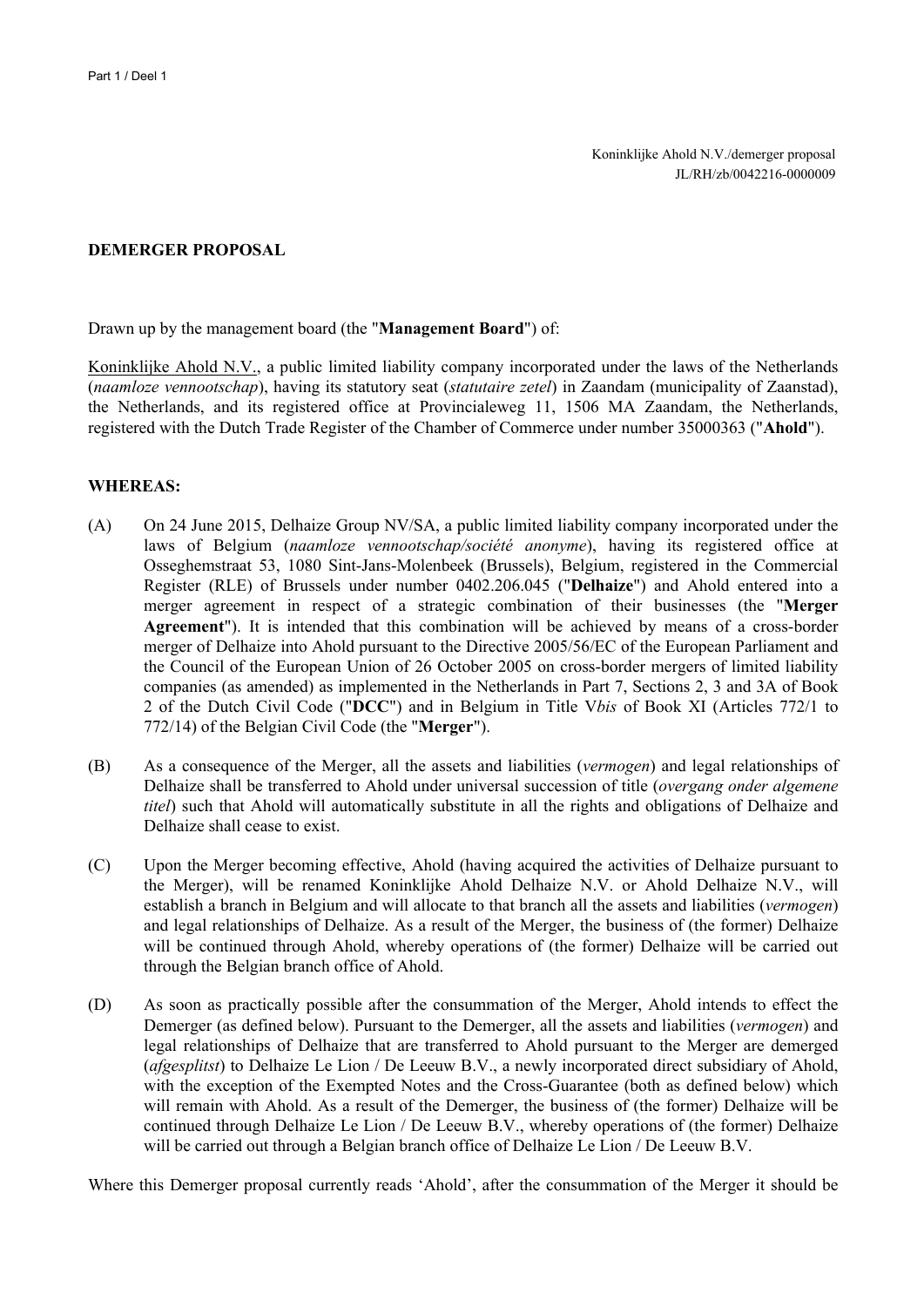read as the combined company.

# **HEREBY PRESENTS THE FOLLOWING PROPOSAL FOR THE EFFECTUATION OF A STATUTORY DEMERGER UNDER DUTCH LAW**

### **1. Main elements of the proposed Demerger**

It is proposed to, as soon as practically possible after the consummation of the Merger, effect a statutory demerger in accordance with Section 2:334a, subsections (1) and (3), of the DCC (the "**Demerger**"):

- (a) Ahold will incorporate the private limited liability company under the laws of the Netherlands (*besloten vennootschap met beperkte aansprakelijkheid*): Delhaize Le Lion / De Leeuw B.V., which will have its statutory seat in Zaandam (municipality of Zaanstad), the Netherlands ("**Delhaize Le Lion / De Leeuw B.V.**");
- (b) Delhaize Le Lion / De Leeuw B.V. will acquire the Assets and Liabilities to be Demerged (as defined below) of Ahold under universal succession of title (*overgang onder algemene titel*). The Exempted Notes and the Cross-Guarantee shall remain with Ahold; and
- (c) Ahold (i) will become the sole shareholder of Delhaize Le Lion / De Leeuw B.V. and (ii) will continue to exist.

## **2. Further information on the consequences of the Demerger**

## 2.1 Type of legal entity, name and statutory seat of Ahold and of Delhaize Le Lion / De Leeuw B.V.

(a) Ahold:

the public limited liability company incorporated under the laws of the Netherlands: Koninklijke Ahold N.V., having its statutory seat in Zaandam (municipality of Zaanstad), the Netherlands (at the time of the Demerger Ahold will be named: Koninklijke Ahold Delhaize N.V. or Ahold Delhaize N.V.) This legal name is subject to Ahold's request to His Majesty the King of the Netherlands to confirm (*bestendigen*) Ahold's predicate '*Koninklijke*' being honoured.

(b) Delhaize Le Lion / De Leeuw B.V.:

the private limited liability company incorporated under the laws of the Netherlands: Delhaize Le Lion / De Leeuw B.V., which will have its statutory seat in Zaandam (municipality of Zaanstad), the Netherlands.

# **2.2 Articles of association of Ahold and draft deed of Demerger also including the incorporation of Delhaize Le Lion / De Leeuw B.V.**

(a) Ahold:

The articles of association of Ahold will not be amended in connection with the Demerger. However, at the time of the Demerger becoming effective, the articles of association of Ahold will have been amended in accordance with the proposal that forms part of the common draft terms of the Merger. As part of the proposed amendments Ahold will be named Koninklijke Ahold Delhaize N.V. or Ahold Delhaize N.V.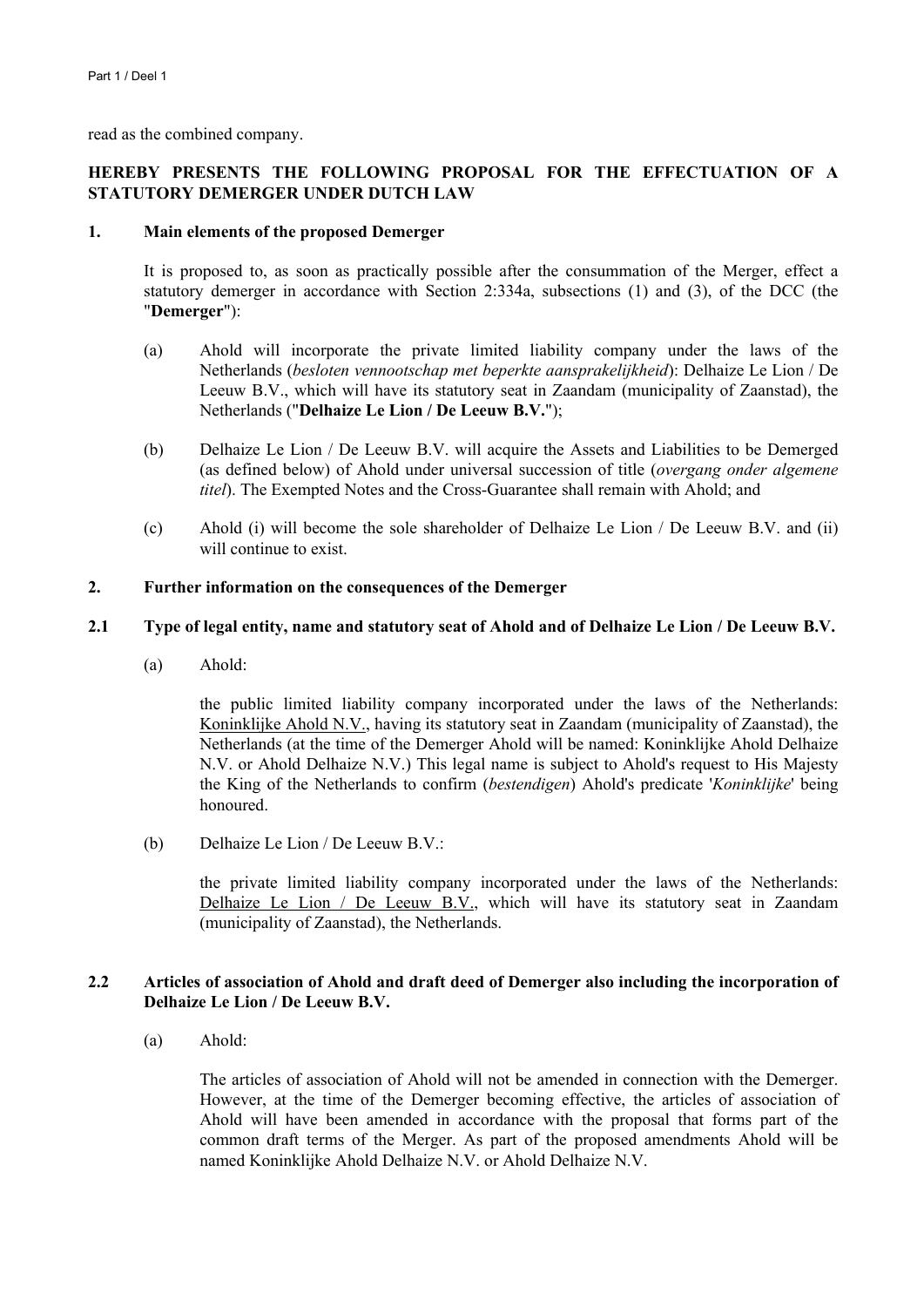For clarification purposes both the text of the articles of association of Ahold as they read at the date of this Demerger proposal and the text of articles of association of Ahold as they will read after the amendment in connection with the Merger are attached to this Demerger proposal as Schedule A.1 and Schedule A.2, respectively.

(b) Delhaize Le Lion / De Leeuw B.V.:

The draft of the deed of Demerger as referred to in Section 2:334n, subsection (1), of the DCC, including the incorporation of Delhaize Le Lion / De Leeuw B.V., is attached to this Demerger proposal as Schedule B.1.

The English translation of this draft deed is attached to this Demerger proposal as Schedule B.2.

#### **2.3 Transfer of the assets and liabilities and legal relationships of Ahold.**

A part of the assets and liabilities (*vermogen*) and legal relationships of Ahold will be transferred to Delhaize Le Lion / De Leeuw B.V.; reference is made to Article [2.4](#page-4-0) below.

### <span id="page-4-0"></span>**2.4 Description of the assets and liabilities and legal relationships which will be transferred to Delhaize Le Lion / De Leeuw B.V.**

(a) Delhaize Le Lion / De Leeuw B.V.:

All the assets and liabilities (*vermogen*) and legal relationships of Delhaize that shall be transferred to Ahold by operation of law as a consequence of the Merger will, pursuant to the Demerger, be transferred to Delhaize Le Lion / De Leeuw B.V. under universal succession of title (*overgang onder algemene titel*), with the exception of:

- (i) the  $6.50\%$  senior notes due 2017, the  $5.70\%$  senior notes due 2040 and the  $4.125\%$ senior notes due 2019, each of which is governed by New York law and denominated in USD (the "**Exempted Notes**"); and
- (ii) the rights and obligations of Delhaize under the cross-guarantee agreement dated 21 May 2007 among Delhaize and substantially all Delhaize's U.S. subsidiaries whereby the entities guarantee each other's financial debt obligations (the "**Cross-Guarantee**").

#### the "**Assets and Liabilities to be Demerged**".

The Assets and Liabilities to be Demerged include, but are not limited to, the assets and liabilities (*vermogen*) and legal relationships included on a list attached to this Demerger proposal as Schedule C.

Under the terms of the indentures governing the Exempted Notes, the Exempted Notes can only be transferred to Delhaize Le Lion / De Leeuw B.V. from Ahold if holders of the Exempted Notes give their consent in accordance with the terms of such indentures. To achieve a comparable legal effect with respect to Delhaize Le Lion / De Leeuw B.V., the trustee representing the relevant noteholders, Ahold and Delhaize Le Lion / De Leeuw B.V. (at that time represented as a company being in the process of incorporation) will execute supplemental indentures prior to the Demerger pursuant to which Delhaize Le Lion / De Leeuw B.V. will become a co-issuer of the Exempted Notes and will become jointly and severally liable (as a primary obligor and not merely as a surety) for the due and punctual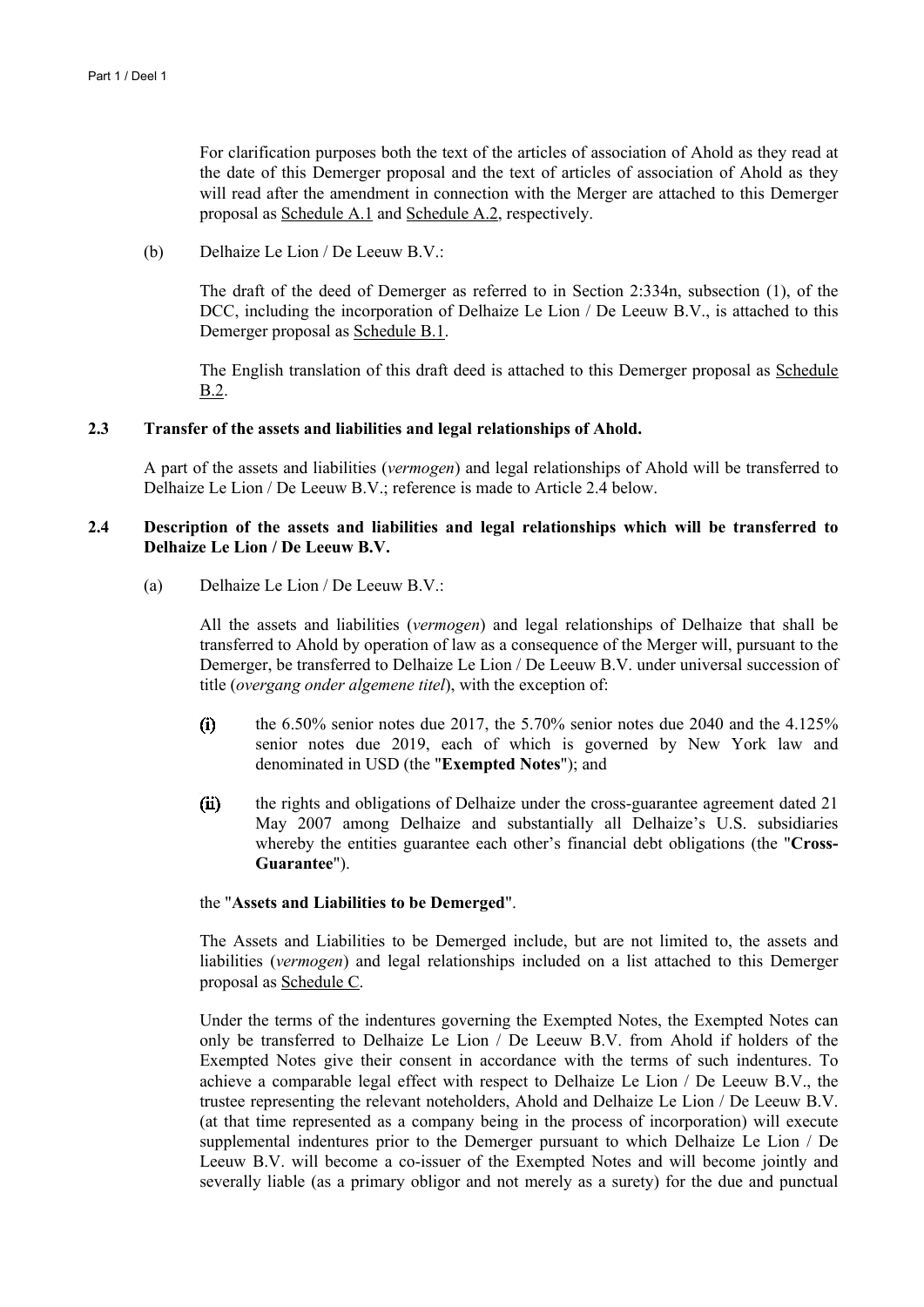payment of the principal of and any premium and interest with respect to the Exempted Notes. Upon a default of Delhaize Le Lion / De Leeuw B.V. in respect of such obligations, the noteholders will have recourse against both Delhaize Le Lion / De Leeuw B.V. and Ahold. Furthermore, pursuant to the supplemental indentures, Delhaize Le Lion / De Leeuw B.V. will make all payments of the principal of and any premium and interest with respect to the Exempted Notes.

With respect to the Cross-Guarantee, already prior to the Demerger Delhaize Le Lion / De Leeuw B.V. (at that time represented as a company being in the process of incorporation) will become a party thereto with effect from the Demerger by entering into a joinder thereto.

#### *Recourse agreement*

Already prior to the Demerger Delhaize Le Lion / De Leeuw B.V. (at that time represented as a company being in the process of incorporation) and Ahold will enter into a recourse agreement pursuant to which Ahold and Delhaize Le Lion / De Leeuw B.V. agree that, effective from the Demerger, in their internal relationship Delhaize Le Lion / De Leeuw B.V. is responsible (*draagplichtig*) for making any payments under the Exempted Notes meaning that Ahold will have full recourse against Delhaize Le Lion / De Leeuw B.V. for any payments it will itself make under the Exempted Notes. Such recourse agreement will be effective as from the effective time of the Demerger. For the avoidance of doubt, the recourse Ahold has against Delhaize Le Lion / De Leeuw B.V. in relation to the Exempted Notes will be solely governed by the recourse agreement and the recourse agreement will provide full recourse in relation to any and all claims of any nature whatsoever Ahold incurs in connection with the Exempted Notes.

(b) Ahold:

All other assets and liabilities and legal relationships pertaining to Ahold at the time of the Demerger (including but not limited to the Exempted Notes, the Cross-Guarantee and its rights and obligations pursuant to the aforementioned recourse agreement) shall remain with Ahold (the "**Retained Assets and Liabilities**").

#### Pro forma balance sheet and pro forma profit and loss accounts

Pro forma balance sheets as per 28 December 2014 of:

- (i) Ahold including the Assets and Liabilities to be Demerged;
- (ii) Ahold excluding the Assets and Liabilities to be Demerged; and
- (iii) Delhaize Le Lion / De Leeuw B.V.

are attached to this Demerger proposal as Schedule D.

Pro forma profit and loss accounts as per 28 December 2014 of:

- (i) Ahold including the profits and losses attributable to the Assets and Liabilities to be Demerged;
- (ii) Ahold excluding the profits and losses attributable to Assets and Liabilities to be Demerged; and
- (iii) Delhaize Le Lion / De Leeuw B.V.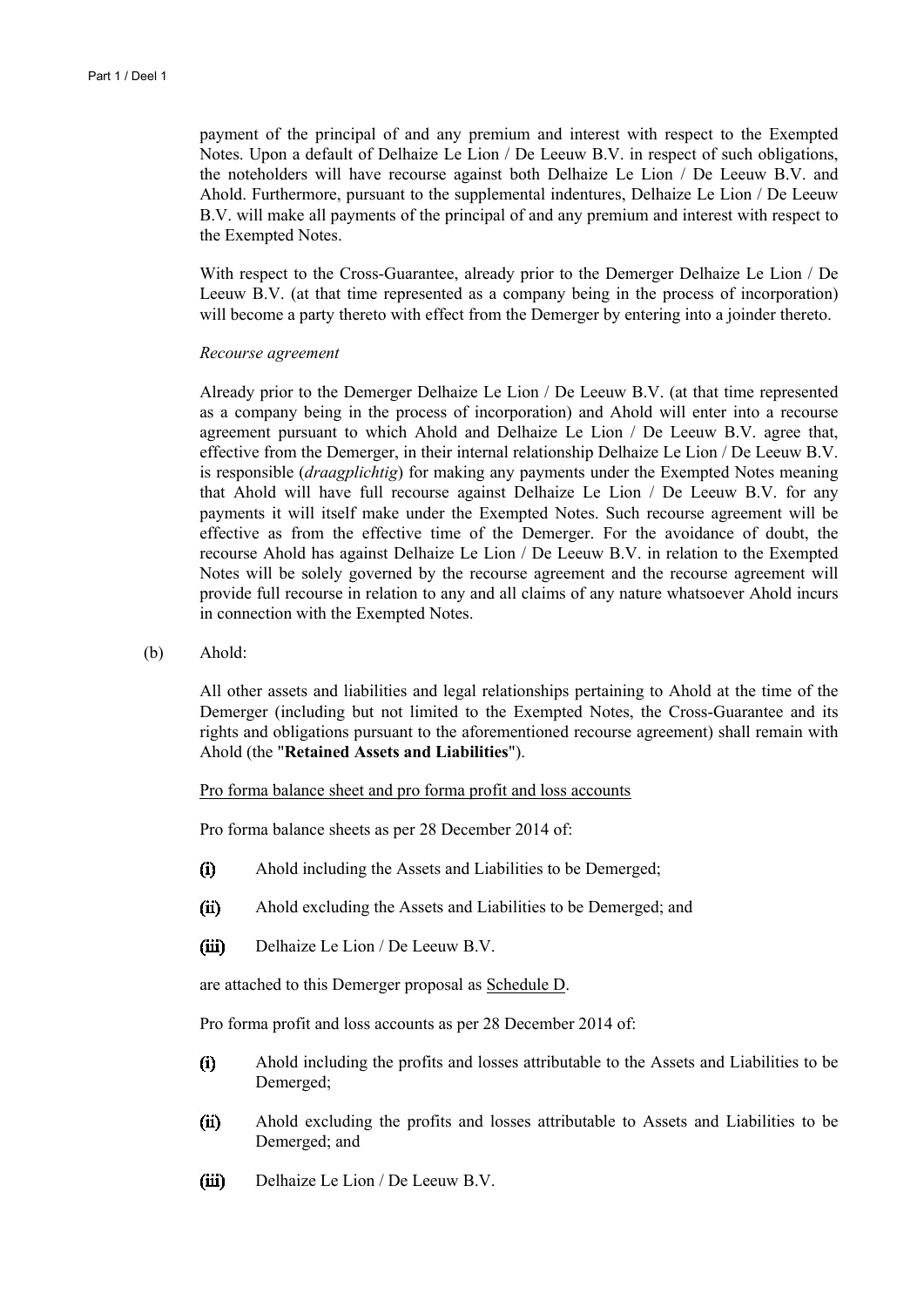are also included in the aforementioned Schedule D.

These pro forma balance sheets and profit and loss accounts have been prepared as if Delhaize Le Lion / De Leeuw B.V. became jointly and severally liable (as a primary obligor and not merely as a surety) for the due and punctual payment of the principal of and any premium and interest with respect to the Exempted Notes following the execution of the supplemental indentures and as if it had become a party to the Cross-Guarantee and the aforementioned recourse agreement with Ahold had been entered into.

# **2.5 Value of the Assets and Liabilities to be Demerged, the Retained Assets and Liabilities and of** the shares in the capital of Delhaize Le Lion / De Leeuw B.V. to be acquired by Ahold as a **result of the Demerger**

At the financial year-end 2014, the book value (calculated on the basis of IFRS as adopted by the European Union) of the Assets and Liabilities to be Demerged was EUR 6,543 million.

At the financial year-end 2014, the book value (calculated on the basis of IFRS as adopted by the European Union) of the Retained Assets and Liabilities was EUR 4,844 million.

The book value of the shares in the capital of Delhaize Le Lion / De Leeuw B.V. which will be acquired by Ahold as a result of the Demerger is EUR 5,447 million.

At the financial year-end 2014, the book value (calculated on the basis of IFRS as adopted by the European Union) of the Exempted Notes was EUR 1,096 million. This book value is not included in the value of the Assets and Liabilities to be Demerged nor in the value of the Retained Assets and Liabilities but does form part of the aforementioned book value of the shares in the capital of Delhaize Le Lion / De Leeuw B.V. pursuant to the recourse agreement between Ahold and Delhaize Le Lion / De Leeuw B.V. prior to the Demerger whereby Delhaize Le Lion / De Leeuw B.V. became responsible for any payments (as a primary obligor and not merely as a surety) under the Exempted **Notes**.

The aforementioned book values have been determined as per the financial year-end 2014, however a preliminary estimate of the fair value of the Assets and Liabilities to be Demerged together with the Exempted Notes, would amount to EUR 9,215 million which calculation is based upon 19 January 2016 data, being the number of Delhaize ordinary shares outstanding multiplied by the exchange ratio of 4.75 and the EUR 18.79 closing price of the Ahold stock market quotation ordinary shares on Euronext Amsterdam.

# **2.6 Rights to be granted and compensations to be paid, pursuant to Section 2:334p of the DCC to be charged to Delhaize Le Lion / De Leeuw B.V.**

As there are no persons who, in any capacity other than as shareholder, have special rights against Ahold, nor will there be any person have any such rights against Ahold at the time of the Demerger, no special rights will be granted and no compensation will be paid to anyone.

# **2.7 Benefits to be granted to the members of the Management Board or members of the Supervisory Board or to third parties in connection with the Demerger**

None.

**2.8 Intentions with regard to the composition of the Management Board and the Supervisory Board and the management board of Delhaize Le Lion / De Leeuw B.V. after the Demerger**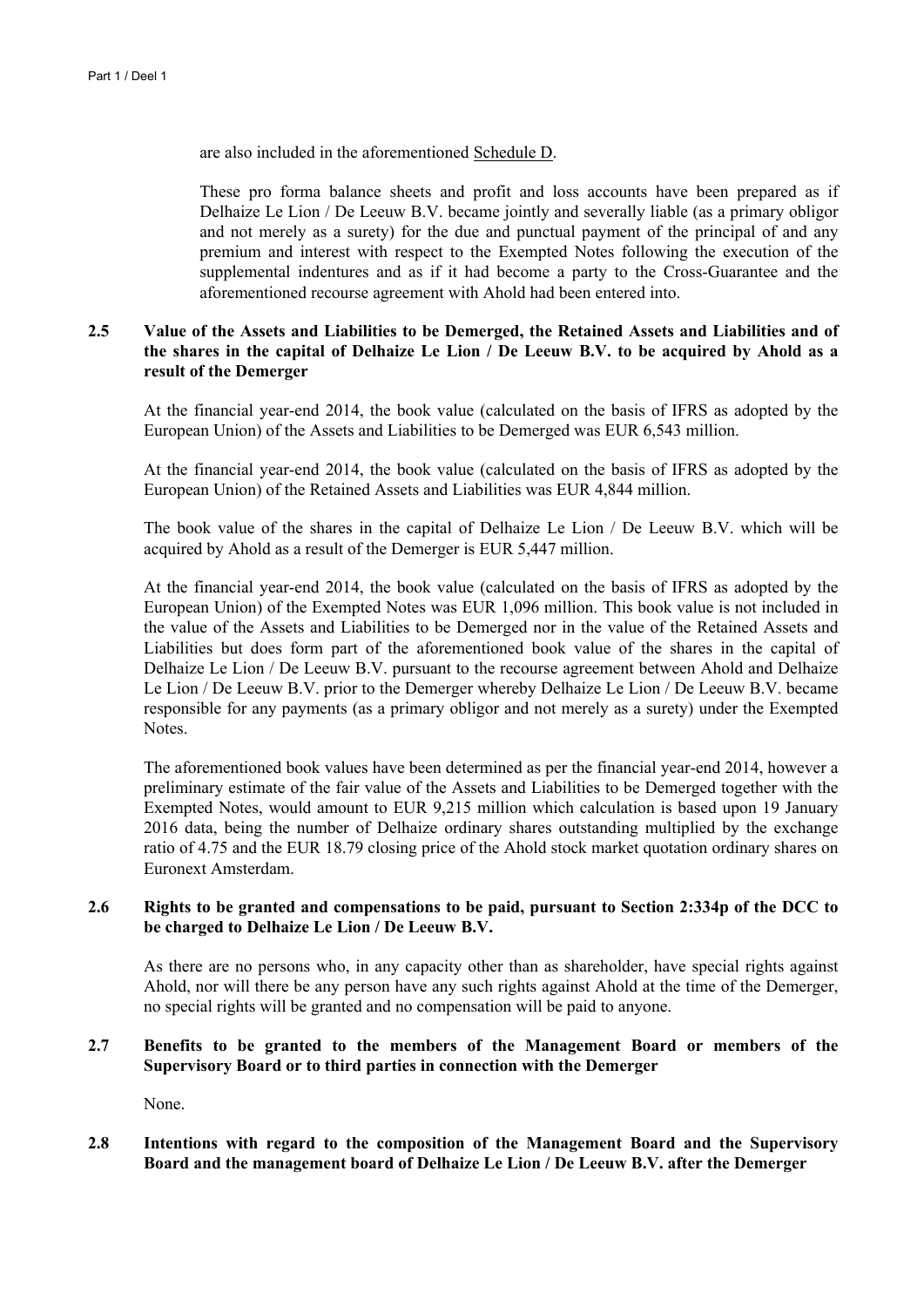(a) Ahold:

At the date of this Demerger proposal the composition of the Management Board and the Supervisory Board of Ahold (the "**Supervisory Board**") is as follows:

Supervisory Board:

- (i) Mr. Jan Hommen, chairman;
- (ii) Mr. Mark McGrath, vice-chairman;
- (iii) Ms. Stephanie Shern;
- (iv) Mr. Rob van den Bergh;
- (v) Mr. Derk Doijer;
- (vi) Mr. Ben Noteboom; and
- (vii) Mr. René Hooft Graafland.

Effective as per the Merger becoming effective Mr. Derk Doijer will resign as member of the Supervisory Board.

Management Board:

- (i) Mr. Dick Boer, Chief Executive Officer;
- (ii) Mr. Jeff Carr, Chief Financial Officer; and
- (iii) Mr. James McCann, Chief Operating Officer USA.
- (b) Ahold as from the effective time of the Merger:

The list below sets out the individuals who, as of the date of this Demerger proposal, have been designated to become members of the Supervisory Board effective as from the effective time of the Merger:

- (i) Mr. Mats Jansson as chairman;
- (ii) Mr. Jan Hommen as vice-chairman;
- (iii) Mr. Jacques de Vaucleroy as vice-chairman;
- (iv) Mr. Patrick De Maeseneire;
- (v) Ms. Dominique Leroy;
- (vi) Mr. Bill McEwan;
- (vii) Mr. Jack Stahl;
- (viii) Mr. Johnny Thijs;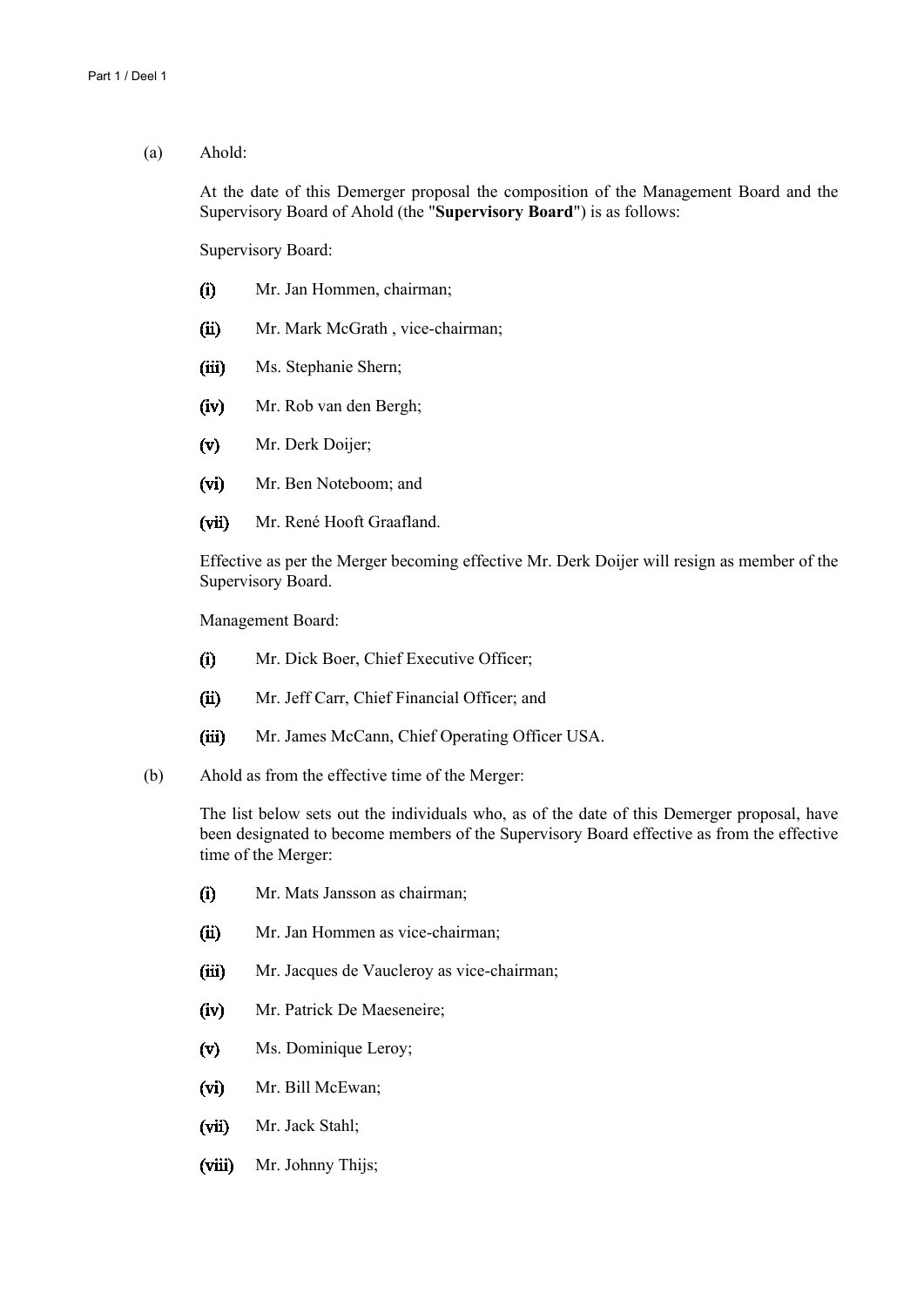- (ix) Mr. Rob van den Bergh;
- (x) Ms. Mary Anne Citrino;
- (xi) Mr. René Hooft Graafland;
- (xii) Mr. Mark McGrath;
- (xiii) Mr. Ben Nooteboom; and
- (xiv) Ms. Stephanie Stern.

The list below sets out the individuals who, as of the date of this Demerger proposal, have been designated to become members of the Management Board of Ahold effective as from the effective time of the Merger:

- (i) Mr. Dick Boer as the Chief Executive Officer;
- (ii) Mr. Frans Muller as the Deputy Chief Executive Officer and Chief Integration Officer;
- (iii) Mr. Jeff Carr as the Chief Financial Officer;
- (iv) Mr. Pierre Bouchut as the Chief Operating Officer Europe;
- (v) Mr. James McCann as the Chief Operating Officer USA; and
- (vi) Mr. Kevin Holt also as the Chief Operating Officer USA.

There are no intentions for any changes to the composition of the Management Board and the Supervisory Board upon the Demerger becoming effective.

(c) Delhaize Le Lion / De Leeuw B.V.:

Ahold (at that time either named Koninklijke Ahold Delhaize N.V. or Ahold Delhaize N.V.) will become Delhaize Le Lion / De Leeuw B.V.'s first and only management board member.

# **2.9 Date as per which the financial data with respect to the Assets and Liabilities to be Demerged will be accounted for in the annual accounts of Delhaize Le Lion / De Leeuw B.V.**

The effective time of the Demerger, being 00:00 a.m. Central European Time on the first calendar day after the day on which a Dutch civil law notary executes the Dutch notarial deed of Demerger.

#### **2.10 Proposed measures in connection with the acquisition of shares in the capital of Delhaize Le Lion / De Leeuw B.V. by the shareholders of Ahold**

Not applicable as Ahold will become the sole shareholder of Delhaize Le Lion / De Leeuw B.V. pursuant to the Demerger, meaning that, in accordance with Section 2:334e subsection (3) (a). of the DCC, Delhaize Le Lion / De Leeuw B.V. will not allot shares to shareholders of Ahold in connection to the Demerger.

## **2.11 Intentions involving continuance or termination of activities**

The activities of Ahold will be continued by Ahold insofar it concerns the Retained Assets and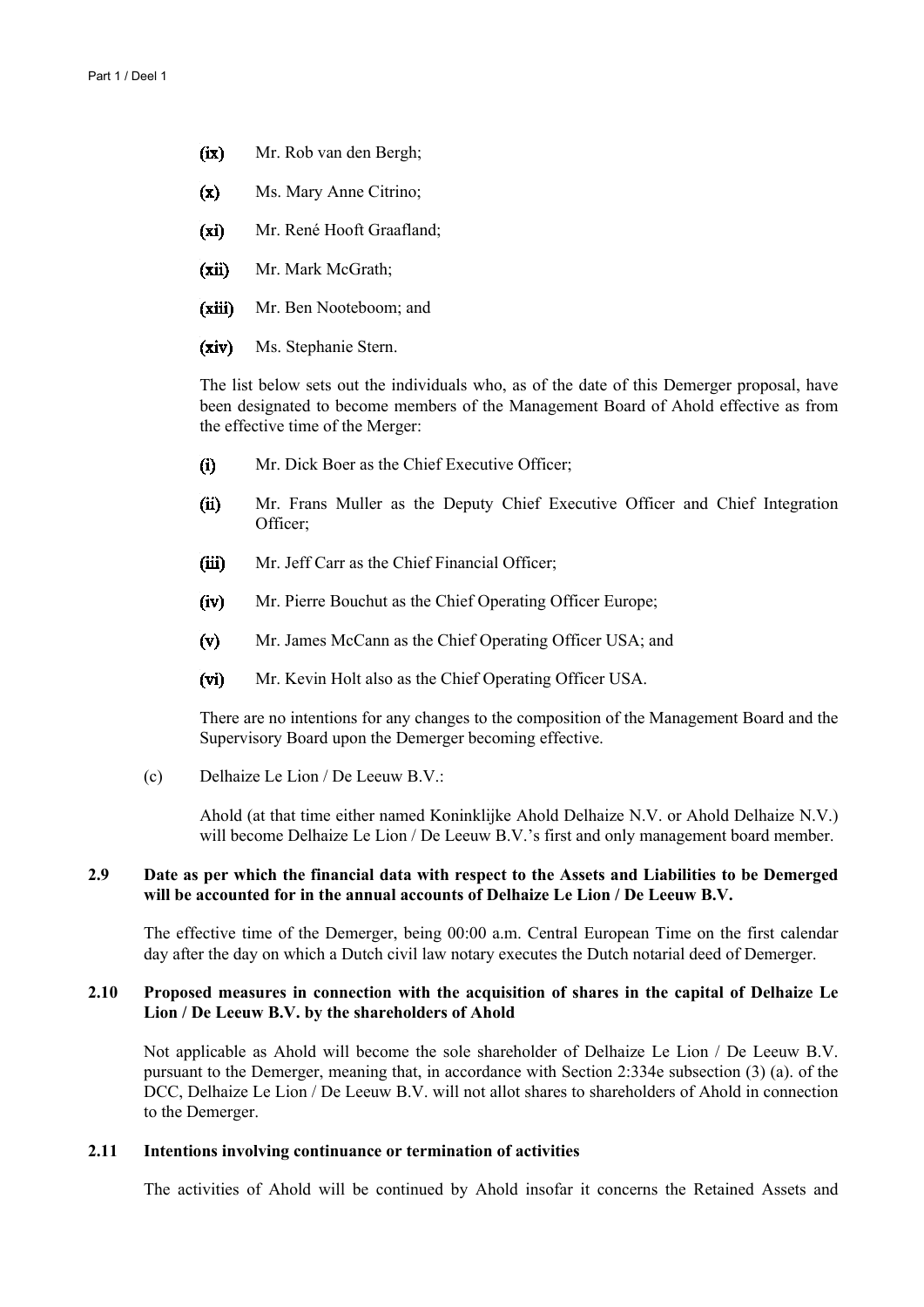Liabilities and by Delhaize Le Lion / De Leeuw B.V. insofar it concerns the Assets and Liabilities to be Demerged. Delhaize Le Lion / De Leeuw B.V. will thus continue the related business of (the former) Delhaize, whereby operations are carried out through a Belgian branch office of Delhaize Le Lion / De Leeuw B.V.

# **2.12 Impact of the Demerger for the amount of the goodwill and the distributable reserves of Delhaize Le Lion / De Leeuw B.V. and Ahold**

(a) Ahold:

The Demerger as such has no effect on the amount of the goodwill and distributable reserves of Ahold.

(b) Delhaize Le Lion / De Leeuw B.V.:

The Demerger will not create any additional goodwill at Delhaize Le Lion / De Leeuw B.V. It is the intention that the total nominal value of the shares in Delhaize Le Lion / De Leeuw B.V. to be alloted pursuant to the Demerger will be equal to the value of the equity of Delhaize at the effective time of the Merger. However, since it will be practically impossible to have such value of the equity of Delhaize available at the date of the execution of the Dutch notarial deed of Demerger by a Dutch civil law notary, it is envisaged that 2.7 billion shares in Delhaize Le Lion / De Leeuw B.V will be allotted pursuant to the Demerger. To the extent the value that is attributable to the Assets and Liabilities to be Demerged and the Exempted Notes at the time of the Demerger (which balance shall be calculated as soon as practically possible upon the Demerger taking effect) is higher than the aggregate nominal value of the shares in the capital of Delhaize Le Lion / De Leeuw B.V. that will be allotted pursuant to the Demerger, such balance will be deemed to be share premium. The articles of association of Delhaize Le Lion / De Leeuw B.V. will stipulate that the share premium reserve is a reserve that must be maintained pursuant to these articles (*statutaire reserve*) which can only be converted into capital. Following the calculation of the aforementioned balance, Delhaize Le Lion / De Leeuw B.V. may issue a number of new shares at the expense of its share premium reserve to ensure that the aforementioned effect is achieved.

### **3. Corporate approvals**

On 27 January 2016 the Management Board resolved to approve this Demerger proposal, which resolution of the Management Board was approved by the Supervisory Board on 27 January 2016.

It is intended that the Management Board will resolve on the Demerger.

The Management Board does not require any further approvals to resolve on the Demerger.

#### **4. Other information**

#### *Works councils*

The works council of Delhaize has been informed about and consulted with in respect of the Demerger.

Ahold does not have a works council at the level of Koninklijke Ahold N.V. and none of the works councils that are established within the group of companies of which Ahold forms a part have any consultation rights in connection with the Merger. The latter will apply *mutatis mutandis* for Ahold at the time of the Demerger.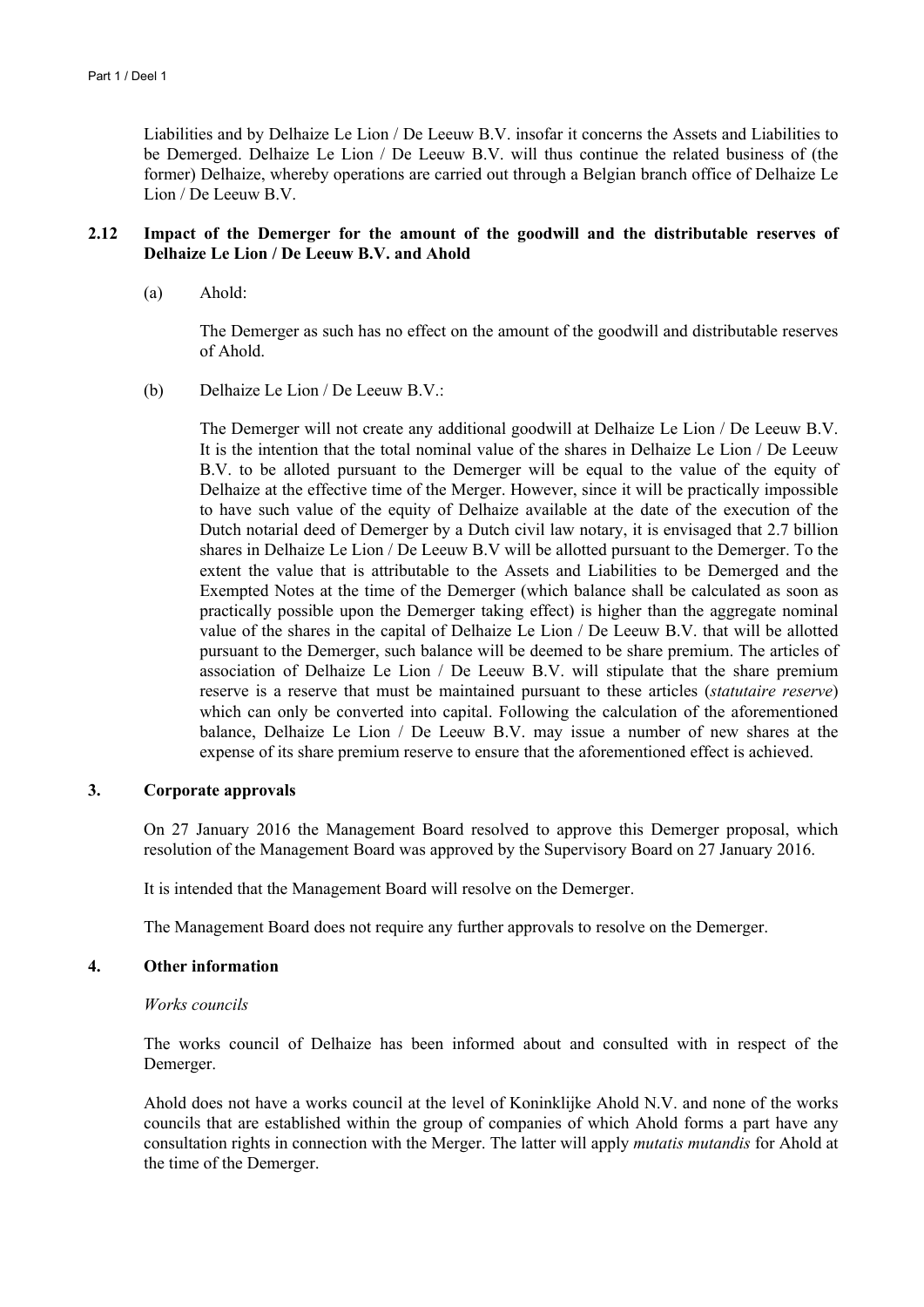#### *Soil certificates*

A total of 106 soil certificates were issued by the Public Waste Agency of Flanders (*Openbare Afvalstoffen Maatschappij voor het Vlaamse Gewest*) and 32 by the Brussels Institute for Environmental Management (*Brussels Instituut voor Milieubeheer*). These certificates are attached to this Demerger proposal as Schedule E and Schedule F respectively.

At the time of its incorporation, Delhaize Le Lion / De Leeuw B.V. will have duly been informed on the content of the soil certificates. The Dutch notarial deed of Demerger will include an unconditional waiver, on the part of Delhaize Le Lion / De Leeuw B.V., of every possible claim in annulment pursuant to Articles 101, 102 through 115, and 116 of the Flemish Decree of 27 October 2006 relating to soil contamination and soil protection, and Pursuant to Articles 12, 13, § 1 and 2, and 76 of the Ordinance of the Brussels Capital Region of 5 March 2009 relating to the management and the remediation of contaminated soil.

#### **5. Miscellaneous**

This Demerger proposal has been drawn up in Dutch and English. The content of the two language versions is identical, apart from having been prepared in two separate languages. In the case of differences occurring in the explanation of the text due to the translation, the English version of this Demerger proposal will prevail.

The Schedules to this Demerger proposal form an integral part of this Demerger proposal. \* \*

*signature page follows after Dutch language proposal*

\*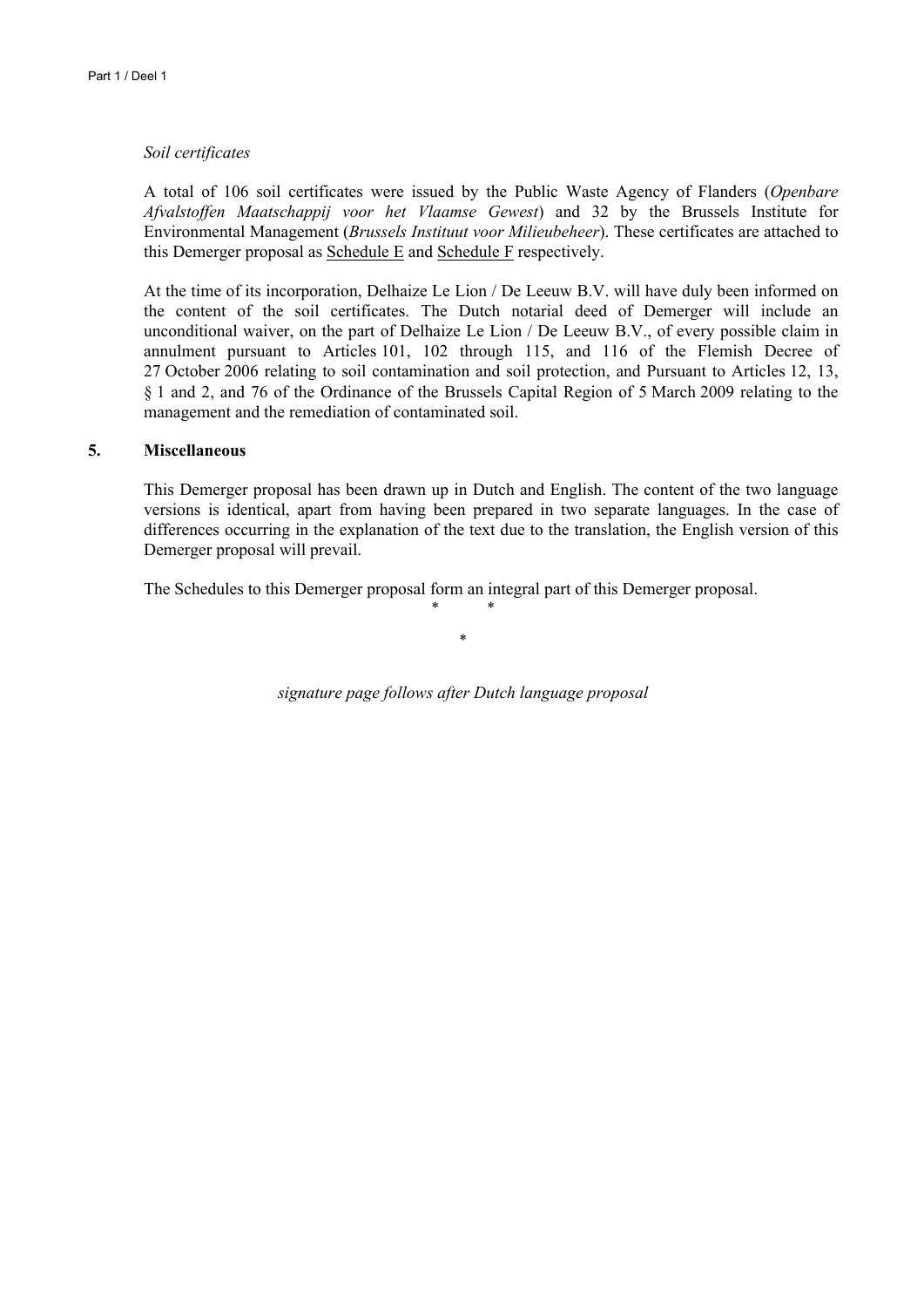#### **SPLITSINGSVOORSTEL**

De raad van bestuur (de "**Raad van Bestuur**") van:

Koninklijke Ahold N.V., een naamloze vennootschap naar Nederlands recht, met haar statutaire zetel in Zaandam (gemeente Zaanstad), Nederland en kantoorhoudende aan de Provincialeweg 11, 1506 MA Zaandam, Nederland, ingeschreven in het Nederlandse handelsregister van de Kamer van Koophandel onder nummer 35000363 ("**Ahold**").

### **OVERWEGENDE DAT:**

- (A) Delhaize Group NV/SA, een naamloze vennootschap naar Belgisch recht, met haar maatschappelijke zetel aan de Osseghemstraat 53, 1080 Sint-Jans-Molenbeek (Brussel), België, ingeschreven in de Kruispuntbank van Ondernemingen onder nummer 0402.206.045 (RPR Brussel – Franstalige afdeling) ("**Delhaize**") en Ahold op 24 juni 2015 een fusieovereenkomst zijn aangegaan met betrekking tot een strategische combinatie van hun ondernemingen (de "**Fusieovereenkomst**"). De intentie is deze combinatie te realiseren door middel van een grensoverschrijdende fusie van Delhaize in Ahold overeenkomstig Richtlijn 2005/56/EG van het Europees Parlement en de Raad van 26 oktober 2005 betreffende grensoverschrijdende fusies van kapitaalvennootschappen (zoals gewijzigd), zoals in Nederland geïmplementeerd in Titel 7, afdelingen 2, 3 en 3A van Boek 2 van het Burgerlijk Wetboek ("**BW**") en in België in Titel V*bis* van Boek XI (artikel 772/1 tot en met 772/14) van het Belgische Wetboek van Vennootschappen (de "**Fusie**").
- (B) Als gevolg van de Fusie zullen het gehele vermogen en alle rechtsverhoudingen van Delhaize onder algemene titel op Ahold overgaan, zodat Ahold van rechtswege in de rechten en verplichtingen van Delhaize zal treden, en zal Delhaize ophouden te bestaan.
- (C) Na het van kracht worden van de Fusie zal de statutaire naam van Ahold (na verkrijging van de activiteiten van Delhaize als gevolg van de Fusie) worden gewijzigd in Koninklijke Ahold Delhaize N.V. dan wel Ahold Delhaize N.V., zal Ahold een bijkantoor openen in België en het gehele vermogen en alle rechtsverhoudingen van Delhaize aan dit bijkantoor toewijzen. Als gevolg van de Fusie zal de onderneming van (het voormalige) Delhaize worden voortgezet door Ahold, waarbij de activiteiten van (het voormalige) Delhaize worden uitgeoefend door het Belgische bijkantoor van Ahold.
- (D) Ahold heeft het voornemen om de Splitsing (zoals hieronder gedefinieerd), zo snel als praktisch mogelijk na het van kracht worden van de Fusie, te effectueren. Als gevolg van de Splitsing zullen het gehele vermogen en alle rechtsverhoudingen van Delhaize, die als gevolg van de Fusie op Ahold zullen zijn over gegaan, worden afgesplitst naar Delhaize Le Lion / De Leeuw B.V., een nog op te richten directe dochtervennootschap van Ahold, echter met uitzondering van de Uitgesloten Schuldinstrumenten (*Exempted Notes*) en de *Cross-Guarantee* (beiden zoals hieronder gedefinieerd), welke door Ahold zullen worden behouden. Als gevolg van de Splitsing zal de onderneming van (het voormalige) Delhaize, worden voortgezet door Delhaize Le Lion / De Leeuw B.V., waarbij de activiteiten van (het voormalige) Delhaize worden voortgezet door een Belgisch bijkantoor van Delhaize Le Lion / De Leeuw B.V.

Waar in dit Splitsingsvoorstel wordt gesproken van "Ahold" dient na het van kracht worden van de Fusie "de gecombineerde vennootschap" gelezen te worden.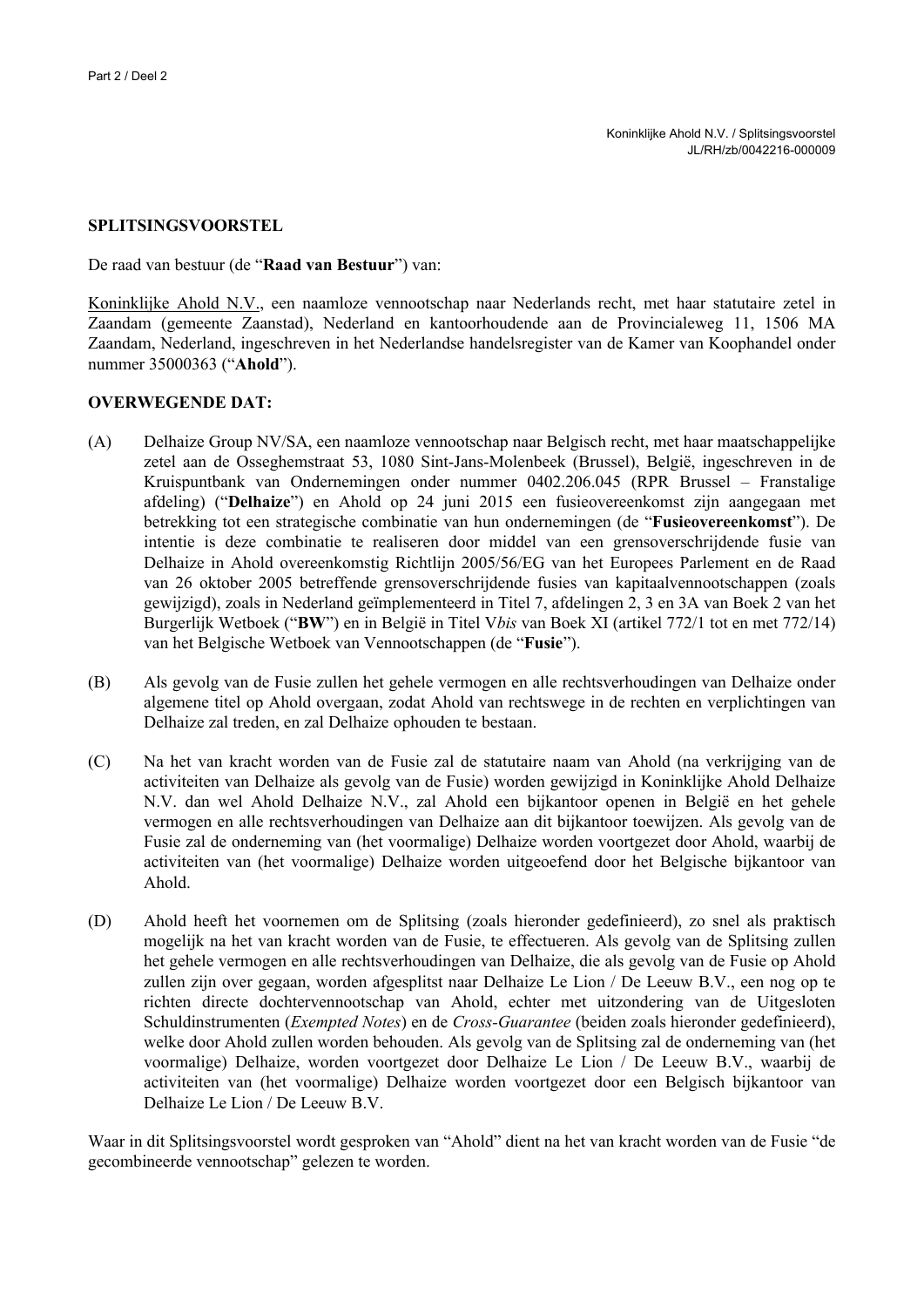# **DOET HIERBIJ HET VOLGENDE VOORSTEL TOT HET TOT STAND BRENGEN VAN EEN JURIDISCHE SPLITSING NAAR NEDERLANDS RECHT:**

#### **1. Hoofdpunten van de voorgestelde Splitsing.**

Voorgesteld wordt, zo snel als praktisch mogelijk na de voltooiing van de Fusie, een splitsing in de zin van artikel 2:334a leden 1 en 3 van het BW tot stand te brengen (de "**Splitsing**"):

- (a) waarbij door Ahold wordt opgericht de besloten vennootschap met beperkte aansprakelijkheid naar Nederlands recht: Delhaize Le Lion / De Leeuw B.V., te vestigen te Zaandam (gemeente Zaanstad), Nederland ("**Delhaize Le Lion / De Leeuw B.V.**");
- (b) als gevolg waarvan de Af te Splitsen Vermogensbestanddelen (zoals hieronder gedefinieerd) van Ahold onder algemene titel worden verkregen door Delhaize Le Lion / De Leeuw B.V. De Uitgesloten Schuldinstrumenten en de Cross-Guarantee zullen echter door Ahold worden behouden; en
- (c) Ahold (i) de enig aandeelhouder van Delhaize Le Lion / De Leeuw B.V. zal worden en (ii) zal blijven voortbestaan.

## **2. Verdere informatie over de gevolgen van de Splitsing.**

## **2.1 Rechtsvorm, naam en zetel van Ahold en van Delhaize Le Lion / De Leeuw B.V.**

(a) Ahold:

de naamloze vennootschap opgericht naar Nederlands recht: Koninklijke Ahold N.V., met statutaire zetel te Zaandam (gemeente Zaanstad), Nederland (ten tijde van de Splitsing genaamd: Koninklijke Ahold Delhaize N.V. of Ahold Delhaize N.V.). Deze statutaire naam is afhankelijk van het verzoek van Ahold aan Zijne Majesteit de Koning der Nederlanden om te bestendigen dat het predicaat "Koninklijke" voor Ahold gevoerd mag worden.

(b) Delhaize Le Lion / De Leeuw B.V.:

de besloten vennootschap met beperkte aansprakelijkheid op te richten naar Nederlands recht: Delhaize Le Lion / De Leeuw B.V., te vestigen te Zaandam (gemeente Zaanstad), Nederland.

### **2.2 Statuten van Ahold en ontwerp-akte van Splitsing tevens inhoudende de oprichting van Delhaize Le Lion / De Leeuw B.V.**

(a) Ahold:

De statuten van Ahold zullen bij gelegenheid van de Splitsing niet worden gewijzigd. Echter, ten tijde van het van kracht worden van de Splitsing zullen de statuten van Ahold zijn gewijzigd overeenkomstig het voorstel dat deel uitmaakt van het fusievoorstel. Als onderdeel van de voorgestelde wijzigingen zal de statutaire naam van Ahold worden gewijzigd in Koninklijke Ahold Delhaize N.V. dan wel Ahold Delhaize N.V.

Duidelijkheidshalve zijn zowel de statuten van Ahold zoals deze ten tijde van dit Splitsingsvoorstel luiden als de statuten zoals deze zullen luiden na de statutenwijziging bij gelegenheid van de Fusie aan dit Splitsingsvoorstel gehecht als respectievelijk Bijlage A.1 en Bijlage A.2.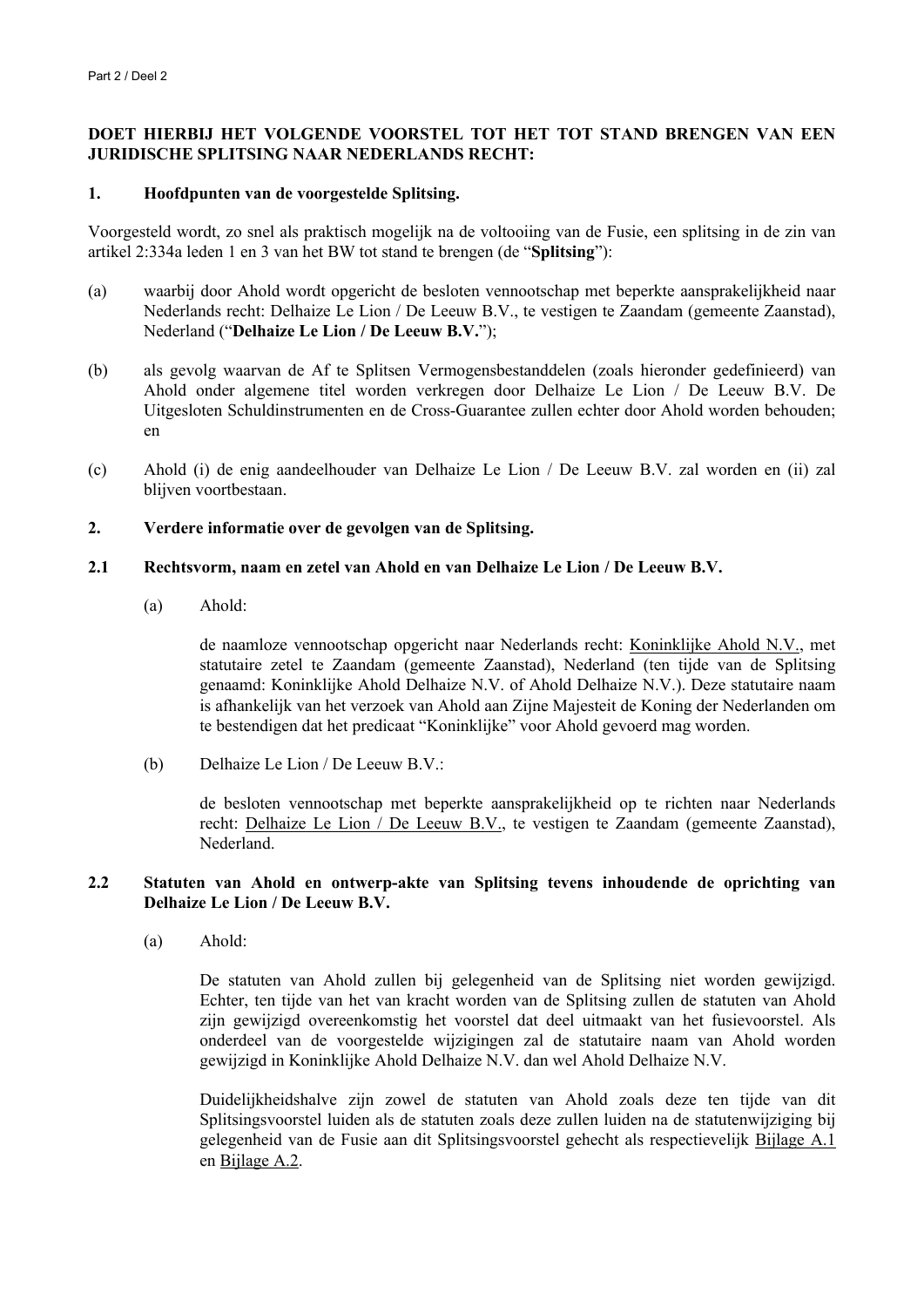(b) Delhaize Le Lion / De Leeuw B.V.:

Het ontwerp van de akte van Splitsing als bedoeld in artikel 2:334n lid 1 van het BW, tevens houdende oprichting van Delhaize Le Lion / De Leeuw B.V., is als Bijlage B.1 aan dit voorstel gehecht.

De Engelse vertaling van deze ontwerpakte is aan dit voorstel gehecht al Bijlage B.2.

#### **2.3 Overgang vermogen en rechtsverhoudingen van Ahold.**

Een deel van het vermogen en de rechtsverhoudingen van Ahold gaat over op Delhaize Le Lion / De Leeuw B.V.; zie verder hierna onder artikel 2.4.

## **2.4 Nauwkeurige beschrijving van de vermogensbestanddelen en de rechtsverhoudingen die overgaan op Delhaize Le Lion / De Leeuw B.V.**

(a) Delhaize Le Lion / De Leeuw B.V.:

Alle activa en passiva en de rechtsverhoudingen van Delhaize die van rechtswege overgaan op Ahold als gevolg van de Fusie zullen, als gevolg van de Splitsing, onder algemene titel overgaan op Delhaize Le Lion / De Leeuw B.V., echter met uitzondering van:

- (i) de 6,50% senior notes met vervaldag in 2017, de 5,70% senior notes met vervaldag in 2040 en de 4,125% senior notes met vervaldag in 2019, die elk beheerst worden door het recht van de staat New York en zijn uitgedrukt in Amerikaanse dollar (de "**Uitgesloten Schuldinstrumenten**"); en
- (ii) de rechten en verplichtingen van Delhaize voortvloeiende uit de cross-guarantee overeenkomst die op 21 mei 2007 is aangegaan tussen Delhaize en nagenoeg alle Amerikaanse dochtervennootschappen van Delhaize waarbij de entiteiten instaan voor elkaars financiële schuldverplichtingen (de "**Cross-Guarantee**"),

#### de "**Af te Splitsen Vermogensbestanddelen**".

Tot de Af te Splitsen Vermogensbestanddelen behoren, maar deze zijn niet beperkt tot, de activa en passiva en rechtsverhoudingen die zijn opgenomen in de als Bijlage C aan dit Splitsingsvoorstel gehechte lijst.

Ingevolge de bepalingen van de schuldbrieven (*indentures*), die aan de Uitgesloten Schuldinstrumenten ten grondslag liggen, kunnen de Uitgesloten Schuldinstrumenten enkel van Ahold op Delhaize Le Lion / De Leeuw B.V. overgaan als de houders van de Uitgesloten Schuldinstrumenten hiermee instemmen overeenkomstig de bepalingen van deze schuldbrieven. Om ten aanzien van Delhaize Le Lion / De Leeuw B.V. een met overgang vergelijkbaar juridisch effect te bereiken, zullen de trustee die de relevante obligatiehouders vertegenwoordigt, Ahold en Delhaize Le Lion / De Leeuw B.V. (op dat moment vertegenwoordigd als een vennootschap in oprichting) voorafgaand aan de Splitsing aanvullende schuldbrieven (*supplemental indentures*) aangaan op grond waarvan Delhaize Le Lion / De Leeuw B.V. mede-emittent van de Uitgesloten Schuldinstrumenten wordt en hoofdelijk aansprakelijk wordt (als een hoofdschuldenaar en niet enkel als borg) voor zowel de tijdige aflossing van de hoofdsom van de Uitgesloten Schuldinstrumenten als de tijdige betaling van de daarover verschuldigde premies en rentes. In geval van verzuim door Delhaize Le Lion / De Leeuw B.V. met betrekking tot deze betalingsverplichtingen kunnen de obligatiehouders zich daarom verhalen op zowel Delhaize Le Lion / De Leeuw B.V. als Ahold. Daarnaast voorzien deze aanvullende schuldbrieven er in dat zowel alle aflossingen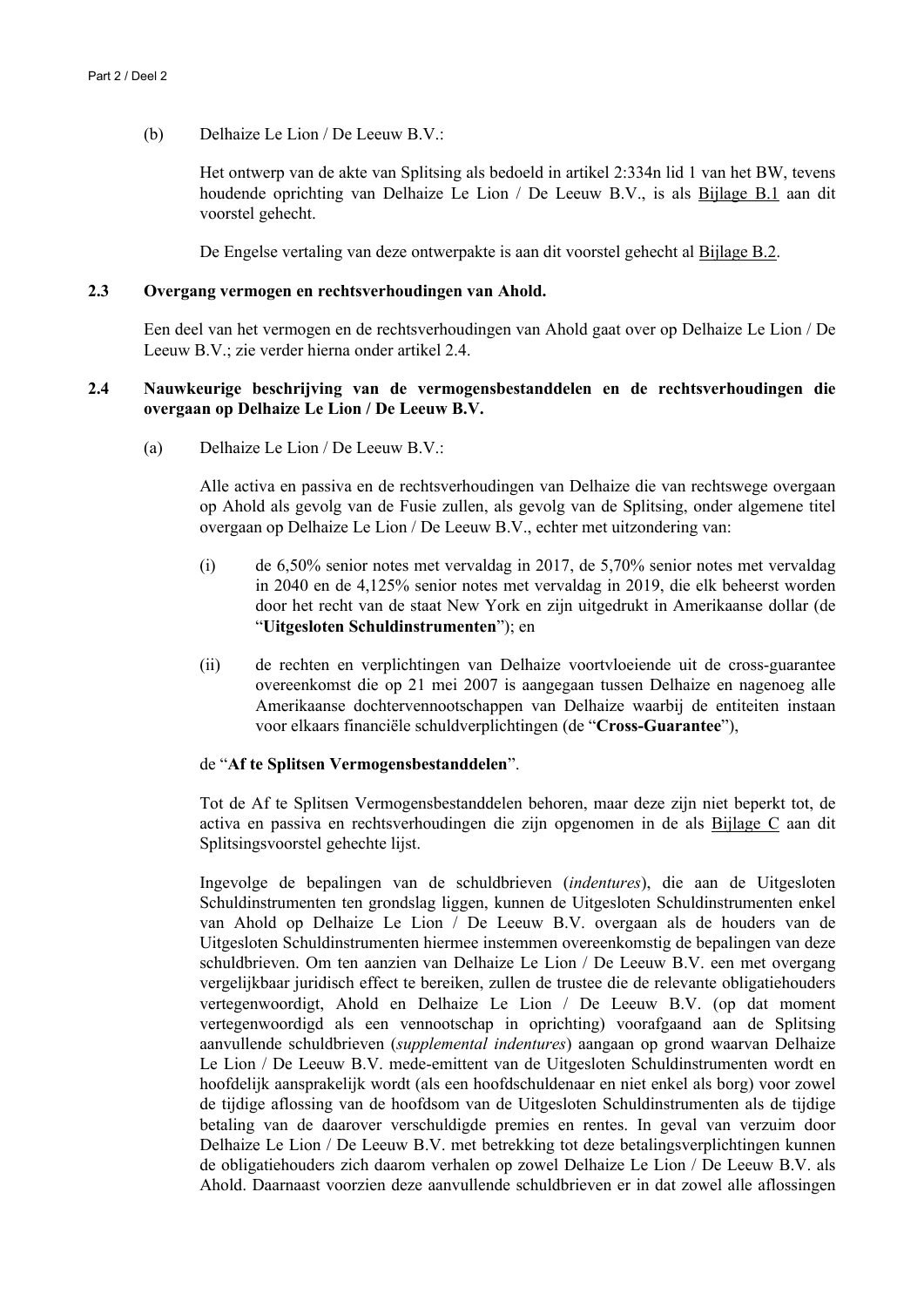op de hoofdsom van de Uitgesloten Schuldinstrumenten als de betaling van premies en rente zullen worden verricht door Delhaize Le Lion / De Leeuw B.V.

Reeds voorafgaand aan de Splitsing zal Delhaize Le Lion / De Leeuw B.V. (op dat moment vertegenwoordigd als een vennootschap in oprichting) een toetredingsovereenkomst aangaan zodat zij met het van kracht worden van de Splitsing partij wordt bij de Cross-Guarantee.

#### *Regresovereenkomst*

Reeds voorafgaand aan de Splitsing zullen Delhaize Le Lion / De Leeuw B.V. (op dat moment vertegenwoordigd als een vennootschap in oprichting) en Ahold een regresovereenkomst (*recourse agreement*) aangaan waarin Ahold en Delhaize Le Lion / De Leeuw B.V. overeenkomen dat, met het van kracht worden van de Splitsing, in hun onderlinge verhouding Delhaize Le Lion / De Leeuw B.V. draagplichtig is met betrekking tot alle betalingen ingevolge de Uitgesloten Schuldinstrumenten, zodat Ahold alle betalingen die zij uit hoofde van de Uitgesloten Schuldinstrumenten mocht verrichten volledig zal kunnen verhalen op Delhaize Le Lion / De Leeuw B.V. Deze regresovereenkomst treedt in werking per het moment van het van kracht worden van de Splitsing. Ter verduidelijking wordt hierbij nog opgemerkt dat de verhaalsrechten die Ahold heeft jegens Delhaize Le Lion / De Leeuw B.V. met betrekking tot de Uitgesloten Schuldinstrumenten uitsluitend worden beheerst door de regresovereenkomst en dat uit hoofde van de regresovereenkomst volledig verhaal mogelijk is voor iedere vordering, in welke vorm of met welke aanduiding dan ook, op Ahold in verband met de Uitgesloten Schuldinstrumenten.

(b) Ahold:

Alle overige vermogensbestanddelen en rechtsverhoudingen die op het moment van de Splitsing tot het vermogen van Ahold behoren (inclusief maar niet beperkt tot de Uitgesloten Schuldinstrumenten, de Cross-Guarantee en haar rechten en verplichtingen uit hoofde van de voornoemde regresovereenkomst) zullen worden behouden door Ahold (de "**Achterblijvende Vermogensbestanddelen**").

Pro forma balansen en pro forma winst- en verliesrekeningen

Pro forma balansen per 28 december 2014 van:

- (i) Ahold inclusief de Af te Splitsen Vermogensbestanddelen;
- (ii) Ahold exclusief de Af te Splitsen Vermogensbestanddelen; en
- (iii) Delhaize Le Lion / De Leeuw B.V.

zijn aan dit voorstel gehecht als Bijlage D.

Pro forma winst- en verliesrekeningen per 28 december 2014 van:

- (i) Ahold inclusief de winsten en verliezen die zijn toe te rekenen aan de Af te Splitsen Vermogensbestanddelen;
- (ii) Ahold exclusief de winsten en verliezen die zijn toe te rekenen aan de Af te Splitsen Vermogensbestanddelen; en
- (iii) Delhaize Le Lion / De Leeuw B.V.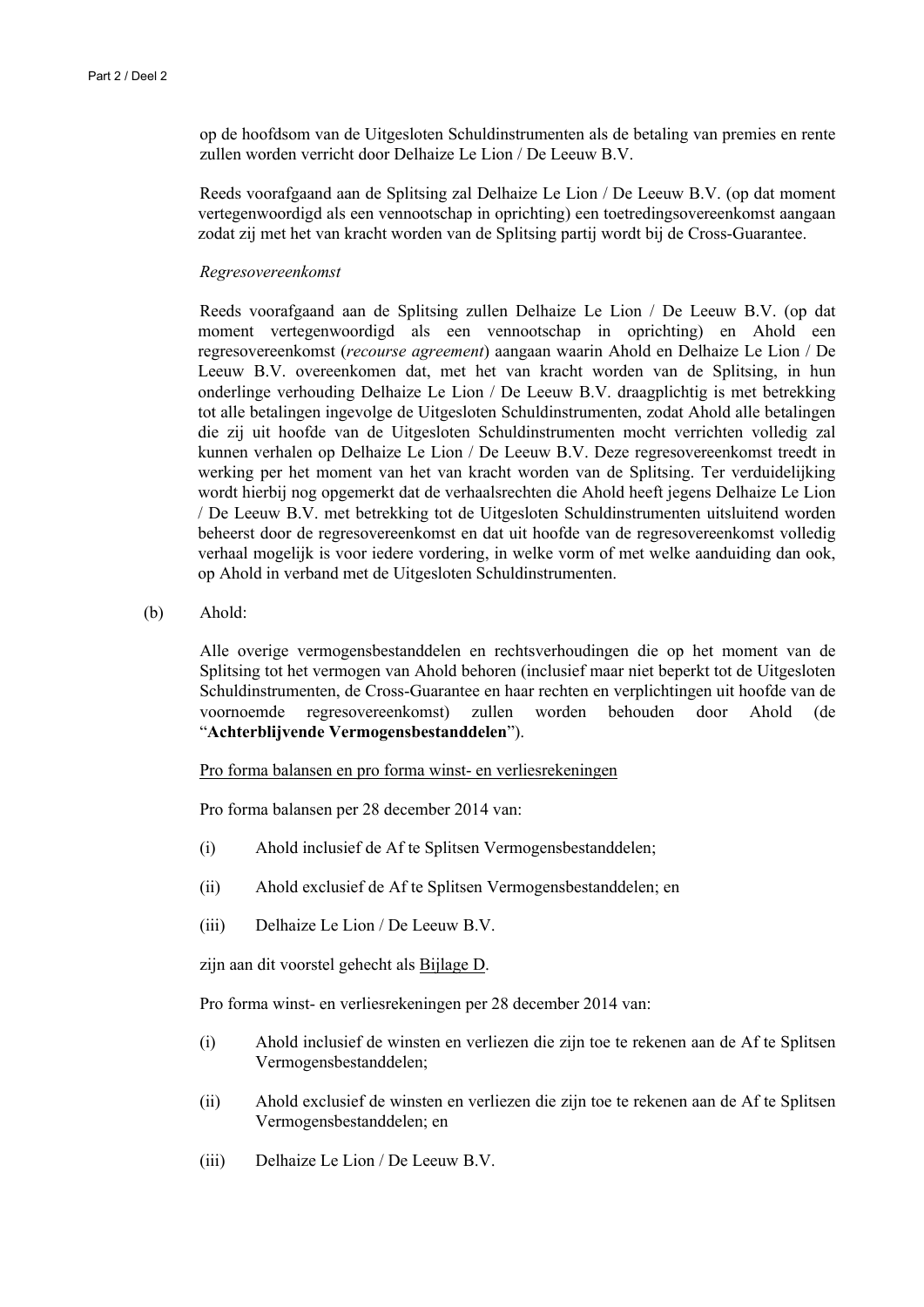zijn tevens opgenomen in voornoemde Bijlage D.

Deze pro forma balansen en winst- en verliesrekeningen zijn opgesteld als ware Delhaize Le Lion / De Leeuw B.V. reeds hoofdelijk aansprakelijk (als hoofdschuldenaar en niet enkel als borg) voor de tijdige terugbetaling van zowel de hoofdsom van de Uitgesloten Schuldinstrumenten als de hierop verschuldigde premies en rente uit hoofde van de aanvullende schuldbrieven en als ware zij reeds partij geworden bij de Cross-Guarantee en de eerder genoemde regresovereenkomst met Ahold aangegaan.

# **2.5 Waarde van Af te Splitsen Vermogensbestanddelen, de Achterblijvende Vermogensbestanddelen en van de aandelen in het kapitaal van Delhaize Le Lion / De Leeuw B.V. te verkrijgen door Ahold als gevolg van de Splitsing.**

Per einde boekjaar 2014 bedroeg de boekwaarde (berekend op basis van IFRS als vastgesteld door de Europese Unie) van de Af te Splitsen Vermogensbestanddelen EUR 6.543 miljoen.

Per einde boekjaar 2014 bedroeg de boekwaarde (berekend op basis van IFRS als vastgesteld door de Europese Unie) van de Achterblijvende Vermogensbestanddelen EUR 4.844 miljoen.

De boekwaarde van de aandelen in het kapitaal van Delhaize Le Lion / De Leeuw B.V. die door Ahold ten gevolge van de Splitsing zullen worden verkregen bedraagt EUR 5.447 miljoen.

Per einde boekjaar 2014 bedroeg de boekwaarde (berekend op basis van IFRS als vastgesteld door de Europese Unie) van de Uitgesloten Schuldinstrumenten EUR 1.096 miljoen. Deze boekwaarde is niet meegenomen bij het bepalen van de waarde van de Af te Splitsen Vermogensbestanddelen, en evenmin bij het bepalen waarde van de Achterblijvende Vermogensbestanddelen, deze maakt echter wel deel uit van de voornoemde boekwaarde van de aandelen in het kapitaal van Delhaize Le Lion / De Leeuw B.V. als gevolg van de regresovereenkomst die Ahold en Delhaize Le Lion / De Leeuw B.V. voorafgaand aan de Splitsing met elkaar zijn aangegaan en waardoor Delhaize Le Lion / De Leeuw B.V. verantwoordelijk is geworden voor alle betalingen (als een hoofdschuldenaar en niet enkel als borg) uit hoofde van de Uitgesloten Schuldinstrumenten.

Voornoemde boekwaarden zijn vastgesteld per einde boekjaar 2014, echter een voorlopige inschatting van de reële waarde van de Af te Splitsen Vermogensbestanddelen tezamen met de Uitgesloten Schuldinstrumenten zou uitkomen op EUR 9.215 miljoen, als deze berekening plaatsvindt op basis van de informatie die beschikbaar was op 19 januari 2016, hetgeen de uitkomst is van het aantal uitstaande gewone aandelen Delhaize, vermenigvuldigd met de ruilverhouding van 4.75 en de slotkoers van EUR 18,79 van het gewone aandeel Ahold op Euronext Amsterdam.

## **2.6 Rechten en vergoedingen ingevolge artikel 2:334p BW ten laste van Delhaize Le Lion / De Leeuw B.V. toe te kennen.**

Aangezien er geen personen zijn die anders dan als aandeelhouder bijzondere rechten hebben jegens Ahold, en er geen personen zullen zijn die dergelijke rechten jegens Ahold zullen hebben ten tijde van de Splitsing worden geen bijzondere rechten of vergoedingen toegekend.

# **2.7 Voordelen, welke in verband met de Splitsing aan leden van de Raad van Bestuur of Raad van Commissarissen of aan anderen worden toegekend.**

Geen.

**2.8 Voornemens over de samenstelling na de Splitsing van de Raad van Bestuur en de Raad van Commissarissen en van de raad van bestuur van Delhaize Le Lion / De Leeuw B.V.**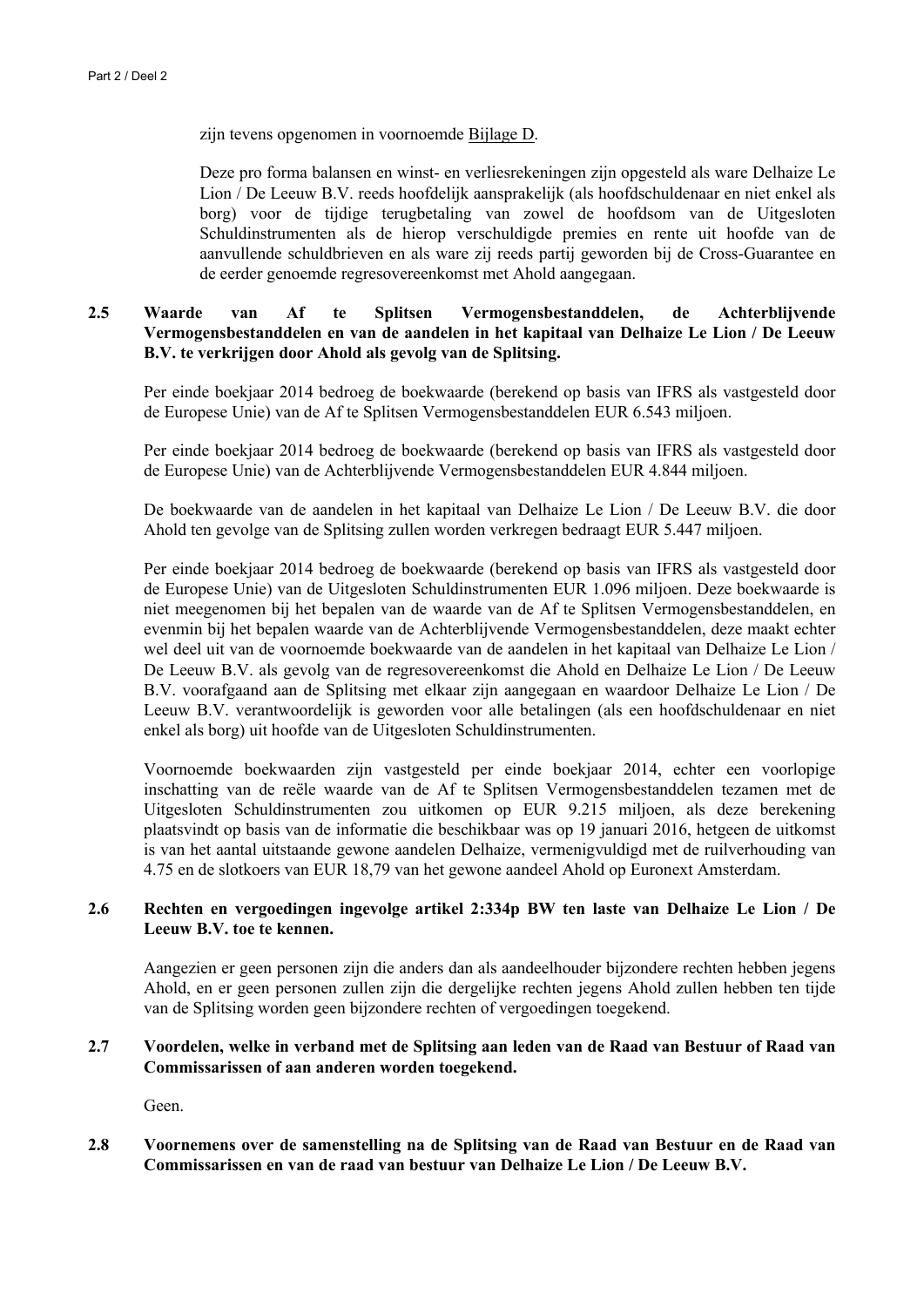(a) Ahold:

Ten tijde van dit Splitsingsvoorstel is de samenstelling van de Raad van Bestuur en van de raad van commissarissen van Ahold ("**Raad van Commissarissen**") als volgt:

Raad van Commissarissen:

- 1. Dhr. Jan Hommen, voorzitter;
- 2. Dhr. Mark McGrath, vice-voorzitter;
- 3. Mw. Stephanie Shern;
- 4. Dhr. Rob van den Bergh;
- 5. Dhr. Derk Doijer;
- 6. Dhr. Ben Noteboom; en
- 7. Dhr. René Hooft Graafland.

De heer Derk Doijer zal per het moment van het van kracht worden van de Fusie terugtreden als lid van de Raad van Commissarissen.

Raad van Bestuur:

- (i) Dhr. Dick Boer, Chief Executive Officer;
- (i) Dhr. Jeff Carr, Chief Financial Officer; en
- (ii) Dhr. James McCann, Chief Operating Officer USA.
- (b) Ahold per het moment van het van kracht worden van de Fusie:

De onderstaande lijst bevat de namen van de personen die, ten tijde van dit Splitsingsvoorstel, zijn aangewezen om per het moment van het van kracht worden van de Fusie lid te worden van de Raad van Commissarissen:

- (i) Dhr. Mats Jansson als chairman;
- (ii) Dhr. Jan Hommen als vice-chairman;
- (iii) Dhr. Jacques de Vaucleroy als vice-chairman;
- (iv) Dhr. Patrick De Maeseneire;
- (v) Mw. Dominique Leroy;
- (vi) Dhr. Bill McEwan;
- (vii) Dhr. Jack L. Stahl;
- (viii) Dhr. Johnny Thijs;
- (ix) Dhr. Rob van den Bergh;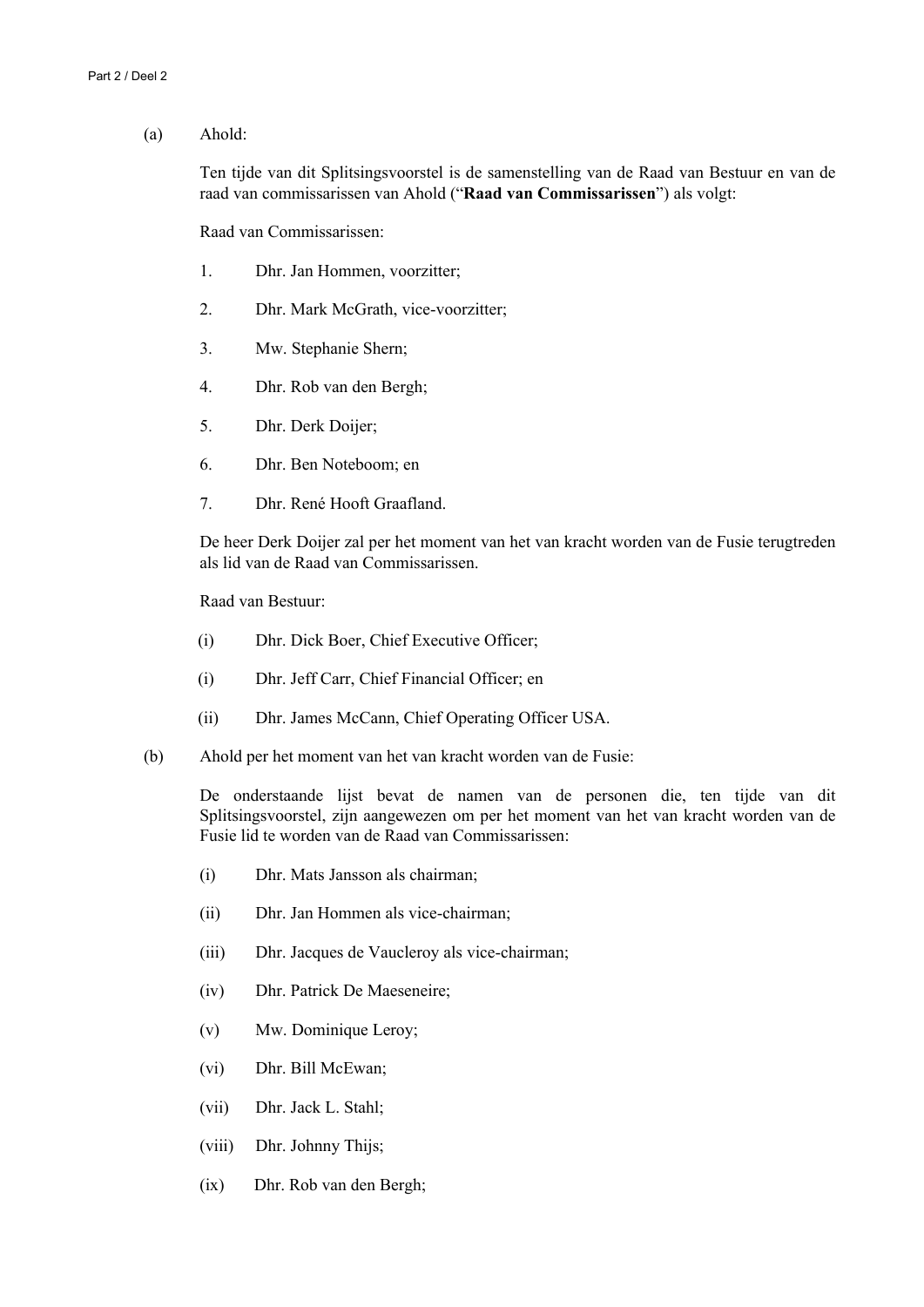- (x) Mw. Mary Anne Citrino;
- (xi) Dhr. René Hooft Graafland;
- (xii) Dhr. Mark McGrath;
- (xiii) Dhr. Ben Nooteboom; en
- (xiv) Mw. Stephanie Stern.

De onderstaande lijst bevat de namen van de personen die, ten tijde van dit Splitsingsvoorstel, zijn aangewezen om per het moment van het van kracht worden van de Fusie lid te worden van de Raad van Bestuur:

- (i) Dhr. Dick Boer als Chief Executive Officer;
- (ii) Dhr. Frans Muller als Deputy Chief Executive Officer en Chief Integration Officer;
- (iii) Dhr. Jeff Carr als Chief Financial Officer;
- (iv) Dhr. Pierre Bouchut als Chief Operating Officer Europe;
- (v) Dhr. James McCann als Chief Operating Officer USA; en
- (vi) Dhr. Kevin Holt eveneens als Chief Operating Officer USA.

Er zijn geen voornemens tot wijziging van de samenstelling van de Raad van Bestuur en de Raad van Commissarissen per het van kracht worden van de Splitsing.

(c) Delhaize Le Lion / De Leeuw B.V.:

Ahold (op dat moment ofwel genaamd Koninklijke Ahold Delhaize N.V. ofwel Ahold Delhaize N.V.) zal de eerste en enige bestuurder van Delhaize Le Lion / De Leeuw B.V. worden.

# **2.9 Tijdstip met ingang waarvan de financiële gegevens betreffende de Af te Splitsen Vermogensbestanddelen zullen worden verantwoord in de jaarstukken van Delhaize Le Lion / De Leeuw B.V.**

Het moment van het kracht worden van de Splitsing, zijnde 00:00 uur Central European Time, op de eerste kalenderdag na de dag waarop een notaris met standplaats in Nederland de akte van Splitsing verlijdt.

## **2.10 Voorgenomen maatregelen in verband met het verkrijgen door de aandeelhouders van Ahold van aandelen in het kapitaal van Delhaize Le Lion / De Leeuw B.V.**

Niet van toepassing aangezien Ahold de enige aandeelhouder van Delhaize Le Lion / De Leeuw B.V. zal worden krachtens de Splitsing, hetgeen betekent dat Delhaize Le Lion / De Leeuw B.V., conform artikel 2:334e, lid 3, letter a. van het BW, in verband met de Splitsing geen aandelen zal toekennen aan aandeelhouders van Ahold.

## **2.11 Voornemens omtrent voortzetting of beëindiging van werkzaamheden.**

De werkzaamheden van Ahold worden voortgezet door Ahold voorzover zij betrekking hebben op de Achterblijvende Vermogensbestanddelen en door Delhaize Le Lion / De Leeuw B.V. voorzover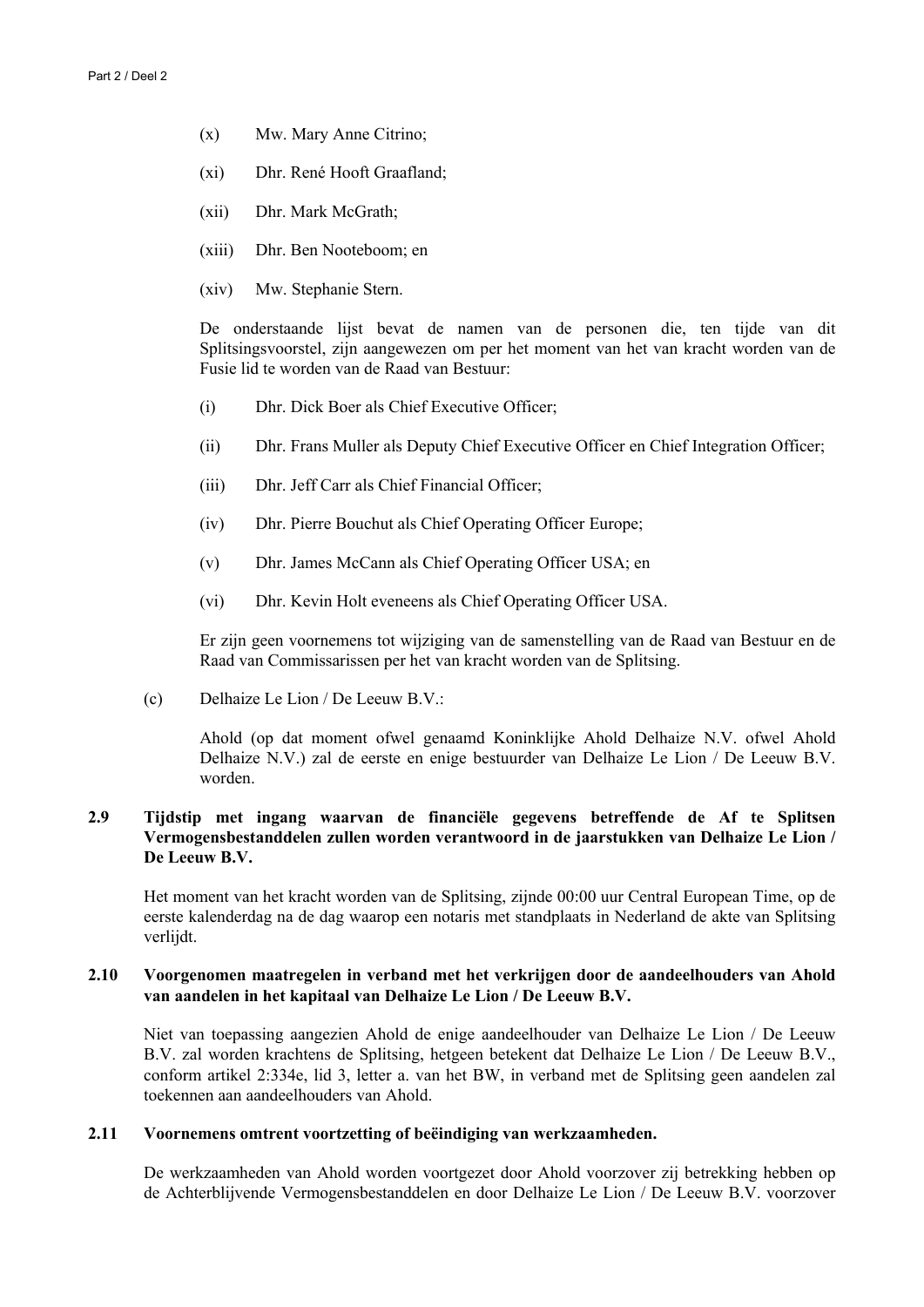zij betrekking hebben op de Af te Splitsen Vermogensbestanddelen. Delhaize Le Lion / De Leeuw B.V. zal dientengevolge de tot (het voormalige) Delhaize behorende onderneming voortzetten, waarbij de werkzaamheden zullen worden uitgevoerd door een Belgisch bijkantoor van Delhaize Le Lion / De Leeuw B.V.

# **2.12 Invloed van de Splitsing op de grootte van de goodwill en de uitkeerbare reserves van Delhaize Le Lion / De Leeuw B.V. en van Ahold.**

(a) Ahold:

De Splitsing heeft als zodanig geen invloed op de grootte van de goodwill en de uitkeerbare reserves van Ahold.

(b) Delhaize Le Lion / De Leeuw B.V.

De Splitsing zal geen additionele goodwill creëren bij Delhaize Le Lion / De Leeuw B.V. De Splitsing heeft als uitgangspunt dat de gezamenlijke nominale waarde van de aandelen in het kapitaal van Delhaize Le Lion / De Leeuw B.V. die ingevolge de Splitsing worden toegekend gelijk zal zijn aan de waarde van het eigen vermogen van Delhaize op het tijdstip van het van kracht worden van de Fusie. Echter, aangezien het nagenoeg praktisch onmogelijk zal zijn om reeds op de datum waarop de notariële akte van Splitsing wordt verleden voor een notaris met standplaats in Nederland deze waarde van het eigen vermogen van Delhaize te hebben bepaald, bestaat het voornemen om ingevolge de Splitsing het aantal van 2,7 miljard aandelen in Delhaize Le Lion / De Leeuw B.V. toe te kennen. Voor zover de waarde die is toe te rekenen aan de Af te Splitsen Vermogensbestanddelen en de Uitgesloten Schuldinstrumenten (welk saldo zo spoedig als praktisch mogelijk na het van kracht worden van de Splitsing zal worden berekend) ten tijde van de Splitsing meer bedraagt dan de gezamenlijke nominale waarde van de aandelen in het kapitaal van Delhaize Le Lion / De Leeuw B.V. die ingevolge de Splitsing zullen worden toegekend, wordt deze balans aangemerkt als agio. De statuten van Delhaize Le Lion / De Leeuw B.V. zullen bepalen dat de agioreserve wordt aangemerkt als een statutaire reserve die enkel kan worden omgezet in kapitaal. Nadat het genoemde saldo is berekend, kan Delhaize Le Lion / De Leeuw B.V. ten laste van haar agioreserve een zodanig aantal nieuwe aandelen uitgeven als vereist is om het eerder beschreven uitgangspunt te bereiken.

### **3. Vennootschappelijk goedkeuringen**

Op 27 januari 2016 heeft de Raad van Bestuur besloten tot goedkeuring van dit Splitsingsvoorstel, welk besluit van de Raad van Bestuur was goedgekeurd door de Raad van Commissarissen op 27 januari 2016.

De Raad van Bestuur is voornemens om tot de Splitsing te besluiten.

De Raad van Bestuur heeft geen verdere goedkeuringen nodig om tot de Splitsing te besluiten.

#### **4. Overige informatie**

#### *Ondernemingsraden*

De ondernemingsraad van Delhaize is over de Splitsing geïnformeerd en geraadpleegd.

Ahold heeft geen ondernemingsraad op het niveau van Koninklijke Ahold N.V., en geen van de ondernemingsraden die zijn ingesteld binnen de groep van vennootschappen waartoe Ahold behoort,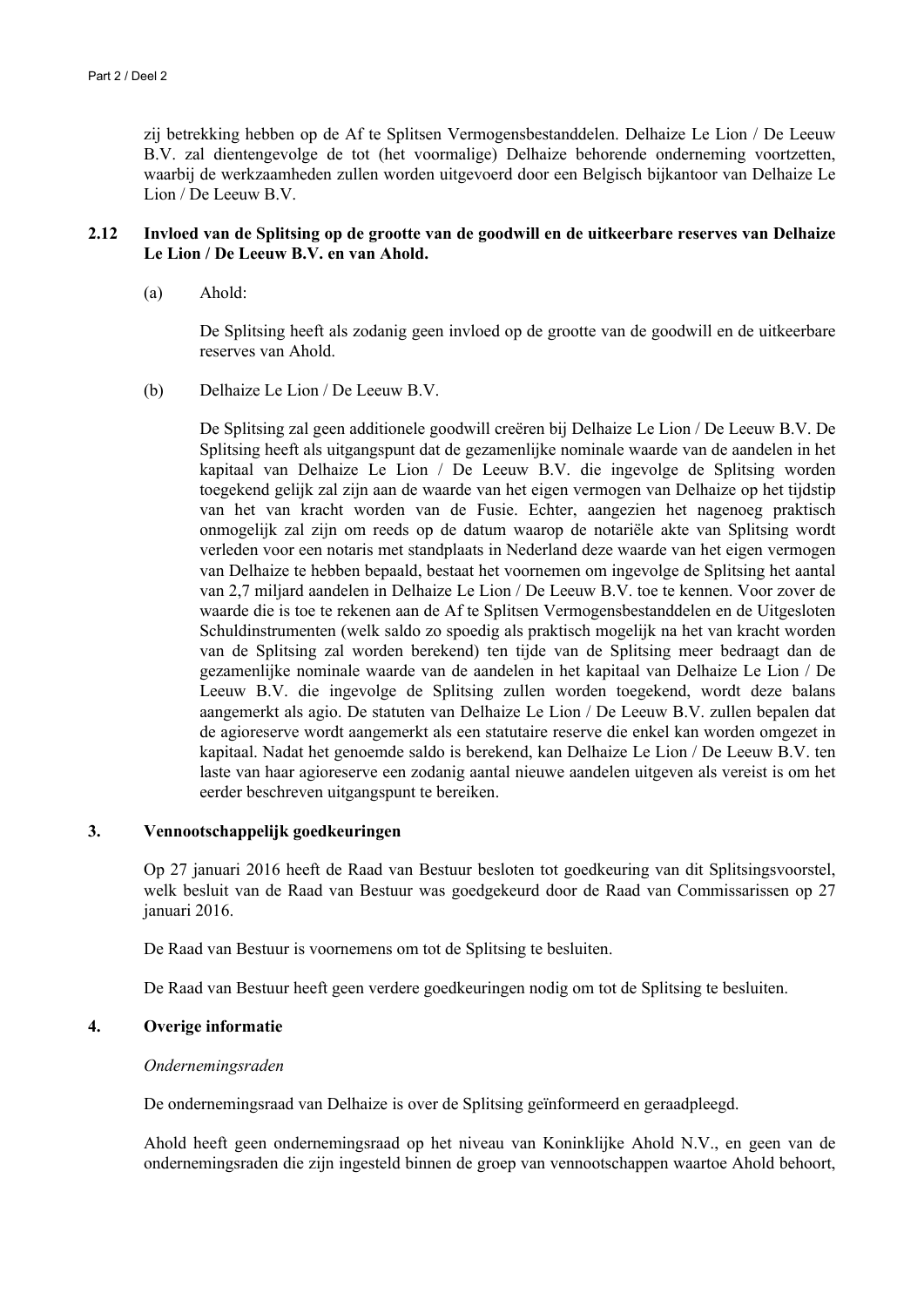heeft het recht om advies uit te brengen in verband met de Splitsing. Het laatste zal *mutatis mutandis* van toepassing zijn op Ahold op het moment van de Splitsing.

#### *Bodemattesten*

Een totaal van 106 bodemattesten werd uitgegeven door de Openbare Afvalstoffen Maatschappij voor Het Vlaamse Gewest en 32 door het Brussels Instituut voor Milieubeheer. Deze attesten worden aangehecht aan dit Splitsingsvoorstel als respectievelijk Bijlage E en Bijlage F.

Per het moment van haar oprichting zal Delhaize Le Lion / De Leeuw B.V. naar behoren zijn geïnformeerd over de inhoud van de bodemattesten. De notariële akte van Splitsing zal een onvoorwaardelijke afstandsverklaring bevatten, van de kant van Delhaize Le Lion / De Leeuw B.V. (op dat moment vertegenwoordigd als een vennootschap in oprichting), van elke mogelijke vordering tot vernietiging op grond van de artikelen 101, 102 tot 115 en 116 van het Vlaams Decreet van 27 oktober 2006 met betrekking tot onder meer bodemverontreiniging en bodembescherming, en krachtens de artikelen 12, 13, § 1 en 2, en 76 van de ordonnantie van het Brussels Hoofdstedelijk Gewest van 5 maart 2009 met betrekking tot het beheer en de sanering van vervuilde grond.

#### **5. Overig**

Dit Splitsingsvoorstel is opgesteld in de Nederlandse en de Engelse taal. De inhoud van beide versies is identiek, behalve dat deze is opgesteld in twee verschillende talen. In het geval dat zich verschillen voordoen in de uitleg van de tekst als gevolg van de vertaling, zal de Engelse versie van dit Splitsingsvoorstel prevaleren.

De Bijlagen bij dit Splitsingsvoorstel vormen een integraal onderdeel van dit Splitsingsvoorstel.

\* \* \*

*handtekeningenpagina volgt*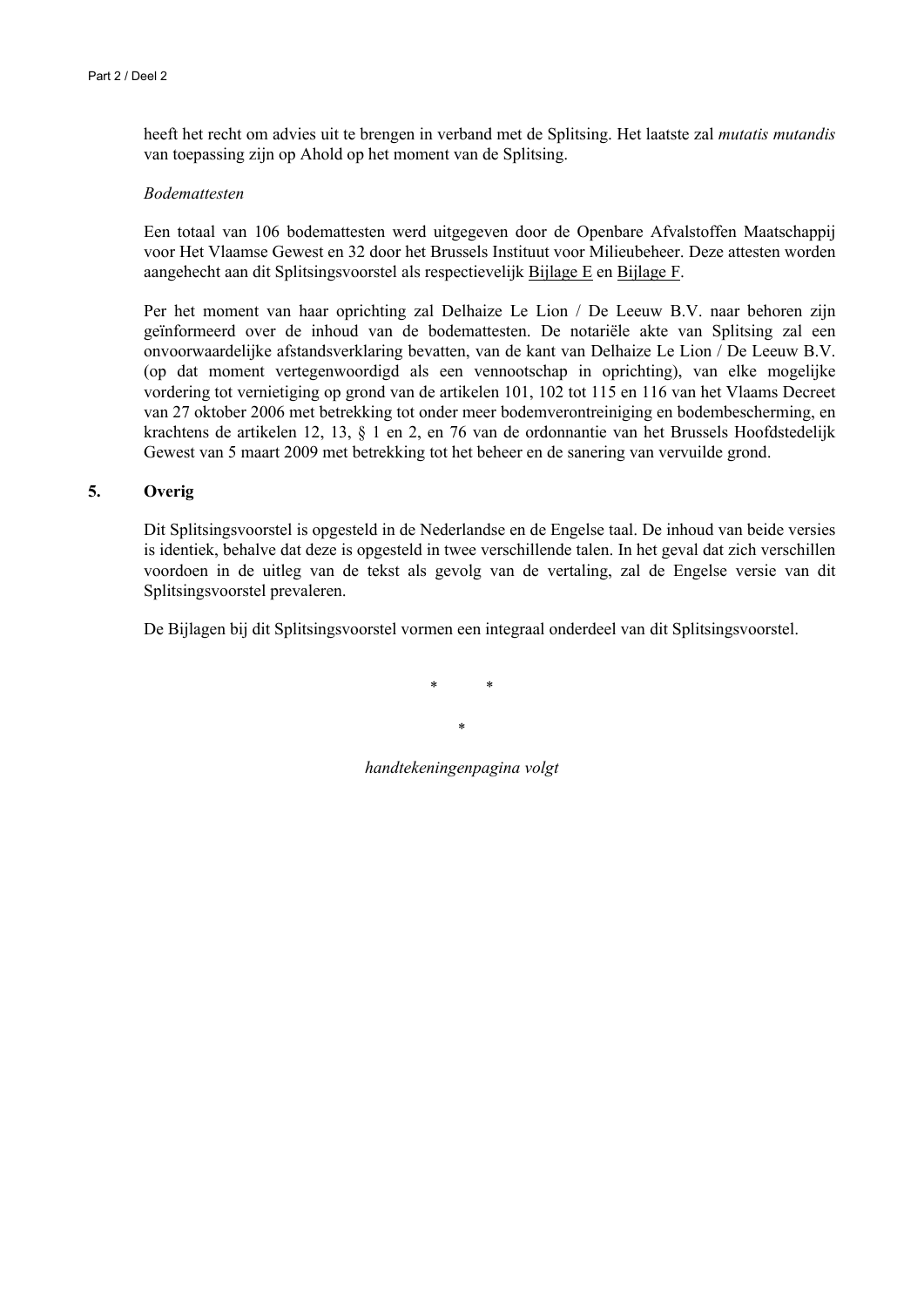**The management board of Koninklijke Ahold N.V./het bestuur van Koninklijke Ahold N.V.**

 $\mathcal{L}_\text{max}$ 

 $\mathcal{L}_\text{max}$  , where  $\mathcal{L}_\text{max}$  is the set of the set of the set of the set of the set of the set of the set of the set of the set of the set of the set of the set of the set of the set of the set of the set of the se

*\_\_\_\_\_\_\_\_\_\_\_\_\_\_\_\_\_\_\_\_\_\_\_\_\_\_\_*

**The supervisory board of Koninklijke Ahold N.V./de raad van commissarissen van Koninklijke Ahold N.V.**

*/s/ A.D. Boer* 

A.D. Boer

*/s/ J. Carr*

J. Carr

*/s/ J.E. McCann*

J.E. McCann

*/s/ J.H.M. Hommen* 

 $\mathcal{L}_\text{max}$ 

 $\frac{1}{2}$  ,  $\frac{1}{2}$  ,  $\frac{1}{2}$  ,  $\frac{1}{2}$  ,  $\frac{1}{2}$  ,  $\frac{1}{2}$  ,  $\frac{1}{2}$  ,  $\frac{1}{2}$  ,  $\frac{1}{2}$  ,  $\frac{1}{2}$  ,  $\frac{1}{2}$  ,  $\frac{1}{2}$  ,  $\frac{1}{2}$  ,  $\frac{1}{2}$  ,  $\frac{1}{2}$  ,  $\frac{1}{2}$  ,  $\frac{1}{2}$  ,  $\frac{1}{2}$  ,  $\frac{1$ 

 $\mathcal{L}_\text{max}$ 

J.H.M. Hommen

*/s/ M.G. McGrath*

M.G. McGrath

*/s/ S.M. Shern*

S.M. Shern

*/s/ R.F. van den Bergh*

R.F. van den Bergh

*/s/ D.C. Doijer*  $\frac{1}{2}$  ,  $\frac{1}{2}$  ,  $\frac{1}{2}$  ,  $\frac{1}{2}$  ,  $\frac{1}{2}$  ,  $\frac{1}{2}$  ,  $\frac{1}{2}$  ,  $\frac{1}{2}$  ,  $\frac{1}{2}$  ,  $\frac{1}{2}$  ,  $\frac{1}{2}$  ,  $\frac{1}{2}$  ,  $\frac{1}{2}$  ,  $\frac{1}{2}$  ,  $\frac{1}{2}$  ,  $\frac{1}{2}$  ,  $\frac{1}{2}$  ,  $\frac{1}{2}$  ,  $\frac{1$ 

D.C. Doijer

*/s/ B.J. Noteboom*

B.J. Noteboom

*/s/ D.R. Hooft Graafland*

 $\mathcal{L}_\text{max}$ 

 $\frac{1}{2}$  ,  $\frac{1}{2}$  ,  $\frac{1}{2}$  ,  $\frac{1}{2}$  ,  $\frac{1}{2}$  ,  $\frac{1}{2}$  ,  $\frac{1}{2}$  ,  $\frac{1}{2}$  ,  $\frac{1}{2}$  ,  $\frac{1}{2}$  ,  $\frac{1}{2}$  ,  $\frac{1}{2}$  ,  $\frac{1}{2}$  ,  $\frac{1}{2}$  ,  $\frac{1}{2}$  ,  $\frac{1}{2}$  ,  $\frac{1}{2}$  ,  $\frac{1}{2}$  ,  $\frac{1$ 

D.R. Hooft Graafland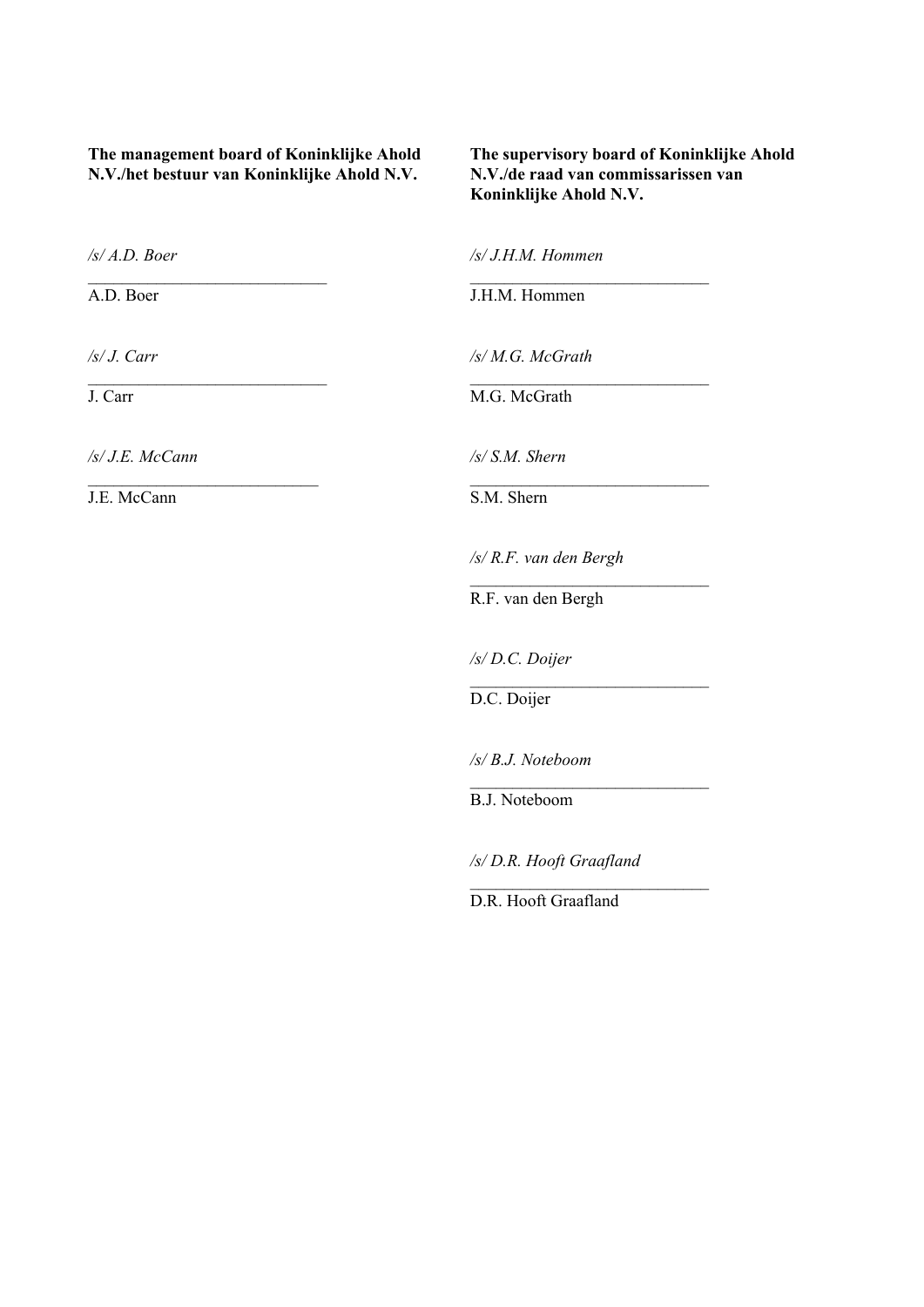| Schedules:          |                                                                                                                                                                                                                                                                                                                                                                                                                                   |  |
|---------------------|-----------------------------------------------------------------------------------------------------------------------------------------------------------------------------------------------------------------------------------------------------------------------------------------------------------------------------------------------------------------------------------------------------------------------------------|--|
| Schedule<br>$A.1$ : | Articles of association of Ahold as currently in force                                                                                                                                                                                                                                                                                                                                                                            |  |
| Schedule<br>$A.2$ : | Articles of association of Ahold as they will read after the amendment thereof in connection<br>with the Merger                                                                                                                                                                                                                                                                                                                   |  |
| Schedule<br>$B.1$ : | Draft of the deed of Demerger as referred to in Section 2:334n, subsection 1, of the DCC,<br>including the incorporation of Delhaize Le Lion / De Leeuw B.V.                                                                                                                                                                                                                                                                      |  |
| Schedule<br>$B.2$ : | English translation of the draft of the deed of Demerger                                                                                                                                                                                                                                                                                                                                                                          |  |
| Schedule<br>C:      | Description of Assets and Liabilities to be Demerged                                                                                                                                                                                                                                                                                                                                                                              |  |
| Schedule<br>D:      | Pro forma balance sheet of (i) Ahold including the Assets and Liabilities to be Demerged, (ii)<br>Ahold excluding the Assets and Liabilities to be Demerged and (iii) Delhaize Le Lion / De<br>Leeuw B.V. and pro forma profit and loss account of (i) Ahold including the Assets and<br>Liabilities to be Demerged, (ii) Ahold excluding the Assets and Liabilities to be Demerged<br>and (iii) Delhaize Le Lion / De Leeuw B.V. |  |
| Schedule<br>Е:      | Soil certificates Flemish Region                                                                                                                                                                                                                                                                                                                                                                                                  |  |
| Schedule<br>F:      | Soil certificates Brussels Capital Region                                                                                                                                                                                                                                                                                                                                                                                         |  |

# **Schedules:**